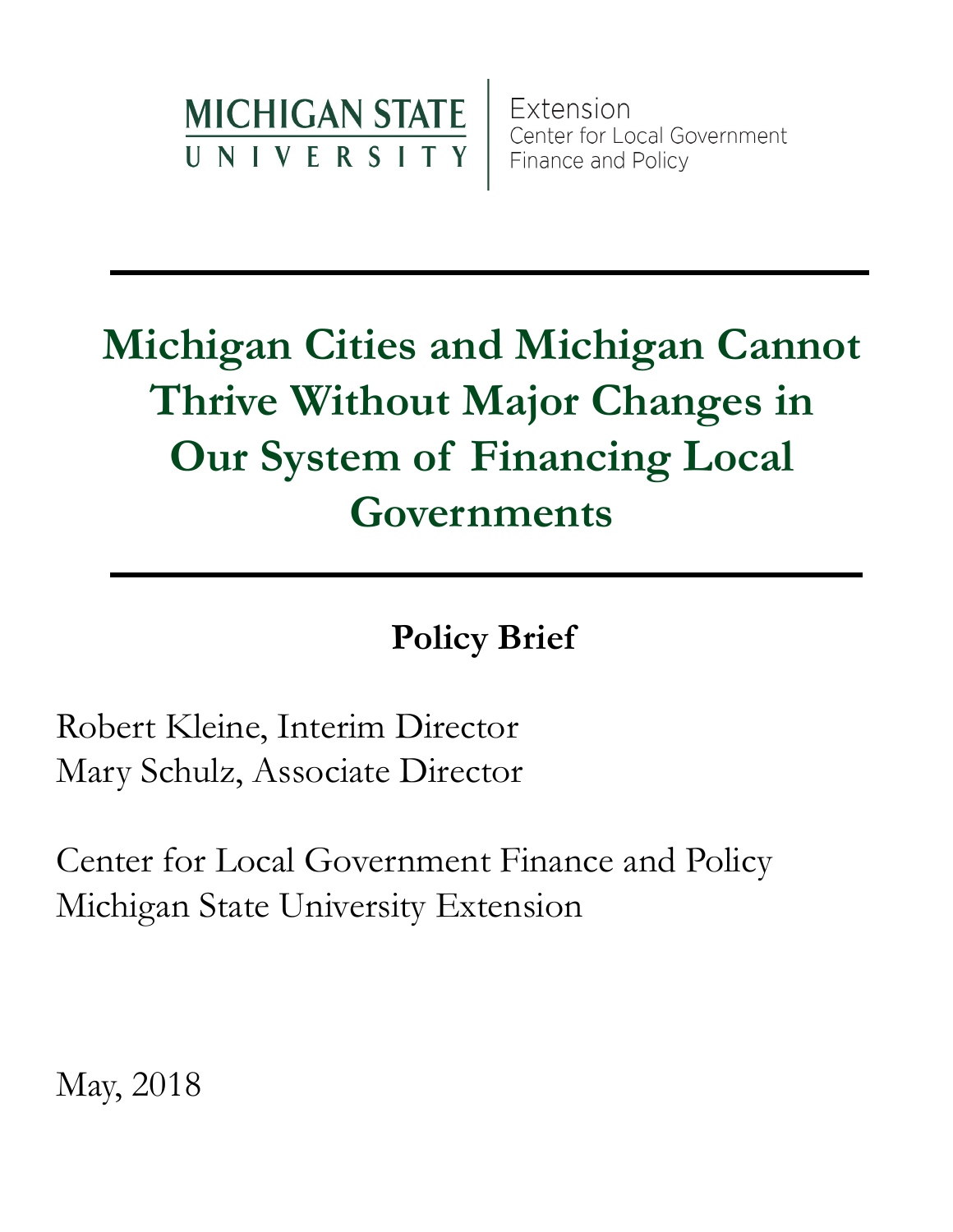# MICHIGAN STATE Extension<br>UNIVERSITY Finance and Policy

The Michigan State University Extension Center for Local Government Finance and Policy is dedicated to applied research and outreach education that contributes to a Michigan where local governments thrive fiscally and economically, providing crucial public services in a transparent and civically engaged manner.

With funding from MSU Extension, the Center works directly with communities to improve their fiscal health. The Center brings the experience and expertise of municipal finance professionals in both MSU Extension and MSU's Department of Agricultural, Food, and Resource Economics together to deliver the latest applied research, tools and best practices to Michigan communities.

#### **MSUE Center for Local Government Finance and Policy Staff**

Robert Kleine, Interim Director Mary Schulz, Associate Director Samantha Zinnes, MSU Law Fellow Rosa Soliz-McKelvey, Communications and Logistics Associate

#### **Advisory Council members**

John Elsinga, Manager, Delhi Charter Township George Lahanas, Manager, City of East Lansing Robert Showers, Chairperson, Clinton County Board of Commissioners Janice Beecher, Director, MSU Institute of Public Utilities David Ivan, Director, MSU Extension Greening Michigan Institute Arnold Weinfeld, Associate Director, Institute for Public Policy and Social Research

**Michigan State University Justin S. Morrill Hall of Agriculture 446 W. Circle Drive, Room 86 East Lansing, MI 48834-1039 Phone: 517.355.2160 Web: thrivelocal.msue.msu.edu**

Michigan State University is an affirmative-action, equal opportunity employer.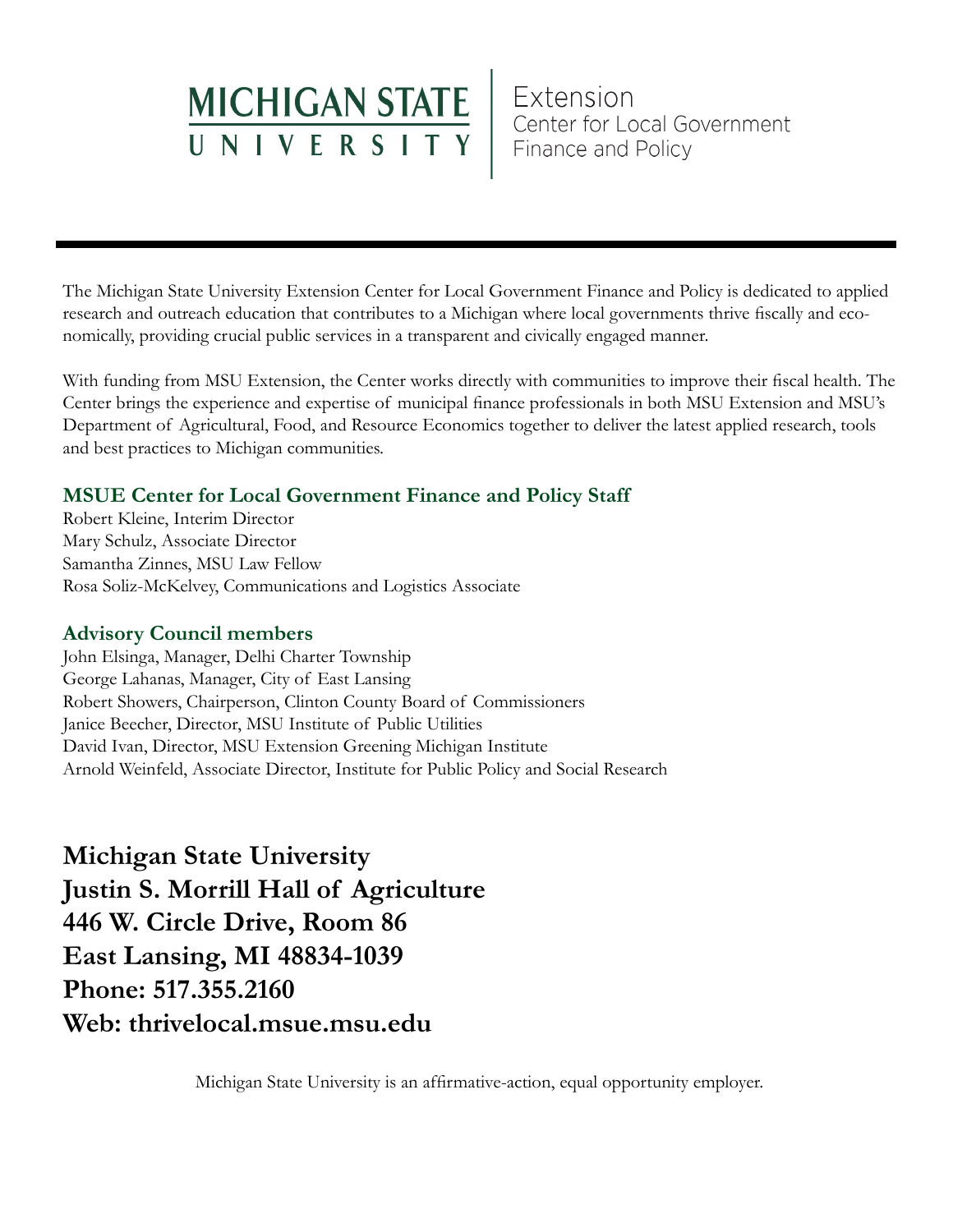Bridge Magazine recently (May 10) published an article titled, *Property values roar back in Michigan, but many communities left behind*. The article pointed out that while property values (State Equalized Value (SEV) also known as assessed value, is 50% of market value) are increasing at a relatively healthy rate, taxable values (TV) which represents the annual limit on assessed value are lagging behind. This difference is because the constitution (Article 9, Section 3) limits the increase in TV (existing property) to 5% or the rate of inflation, whichever is less. As a result, SEV increased 19% from 2012 (low point for TV) to 2017, while TV increased only 6.2%. The rate of inflation for that period was 6.7%. TV has been increasing at less than the rate of inflation, and there is an additional restriction on the amount of property taxes local units can collect. Article 9, Section 31 of the constitution requires millage rates be rolled back if property tax values increase faster than the rate of inflation. This insures that for many cities property tax collections will increase less than the rate of inflation.

The article points out that many cities have not benefitted from the overall recovery in property values. This is particularly true of older core cities and mature suburban cities as the only way TV can keep up with inflation is if there are new property developments, and in many older cities, there is little room for growth. Our view is that the situation for most cities is even worse than portrayed in the article.

The Bridge article looks at the change in TV from 2014 to 2017. Taxable value for cities increased only 1.8% compared to a 5% increase for statewide TV. During that period, 117 cities lost TV and 27 of those cities suffered double-digit declines. Only 90 cities (32% of 280 cities) recorded an increase in excess of the rate of inflation (4.4%). Twenty-six cities recorded an increase of 10% or more. (See Exhibit 1). Also included in Exhibit 1 is the percent change in property values from 2012 to 2017. This comparison is included because TV hit its low point in 2012. From 2012 to 2017, the TV for all cities increased only 0.4% compared with a 1.8% increase from 2014 to 2017. This occurred because many cities continued to lose TV from 2012 to 2014. During the period, 145 cities lost TV compared with 117 that lost TV from 2014 to 2017.

Townships did considerably better, as TV increased 6.9% from 2014 to 2017. This is largely because townships have more space for new development and lower tax rates. Villages did worse than cities, as TV was unchanged during the period.

#### **A Longer Term Perspective**

To understand the real magnitude of the problem we should look at another time period, 2008 to 2017. TV peaked in 2008 and bottomed out in 2012. Despite the recent growth, total TV is still 7.6% below the 2008 peak; adjusted for inflation the decline is about 20%. (SEV is 8.3% below its 2007 peak).

The situation is much worse for cities. The TV of Michigan cities fell 18% from 2008 to 2017. There are 88 cities whose 2017 TV is 20% or more below the 2008 level. Of Michigan's 280 cities, 218 have lower TV in 2017 than in 2008. In only 16 cities did TV grow faster than the rate of inflation (13.8%). (See Exhibit 2). Five cities lost more than half their TV from 2008-2017, Ecorse (60.9%), Flint (56.5%), Luna Pier (55.2%), Pontiac (53.4%), and Harper Woods (50.9%).

It will be many years before TV in many of the cities returns to the actual 2008 level, and adjusted for inflation TV will never return to the 2008 level. For example, If Pontiac's TV increases at an annual rate of 1.5% (which is optimistic, as the annual growth rate the last three years is only 0.7%), it will take until 2061 for TV to return to the 2008 level. Assuming an inflation rate of 2% annually, 2061 dollars will buy about 1/3 as much as 2008 dollars.

The TV for townships in 2017 was only 0.3% below the 2008 level, while villages performed similar to cities, losing 17.2% of their TV.

#### **Importance of Taxable Value Per Capita**

In a study the Center released last year (*Service Solvency: An Analysis of the Ability of Michigan Cities to Provide an Adequate Level of Public Services,* April 2017) we pointed out that cities with much below \$20,000 in TV per capita would struggle financially. As shown in Exhibit 3, there were 67 cities with TV per capita below \$20,000 per capita in 2008 and 89 cities in 2017. TV per capita declined in 211 of the 280 cities from 2008 to 2017. In only 25 cities did the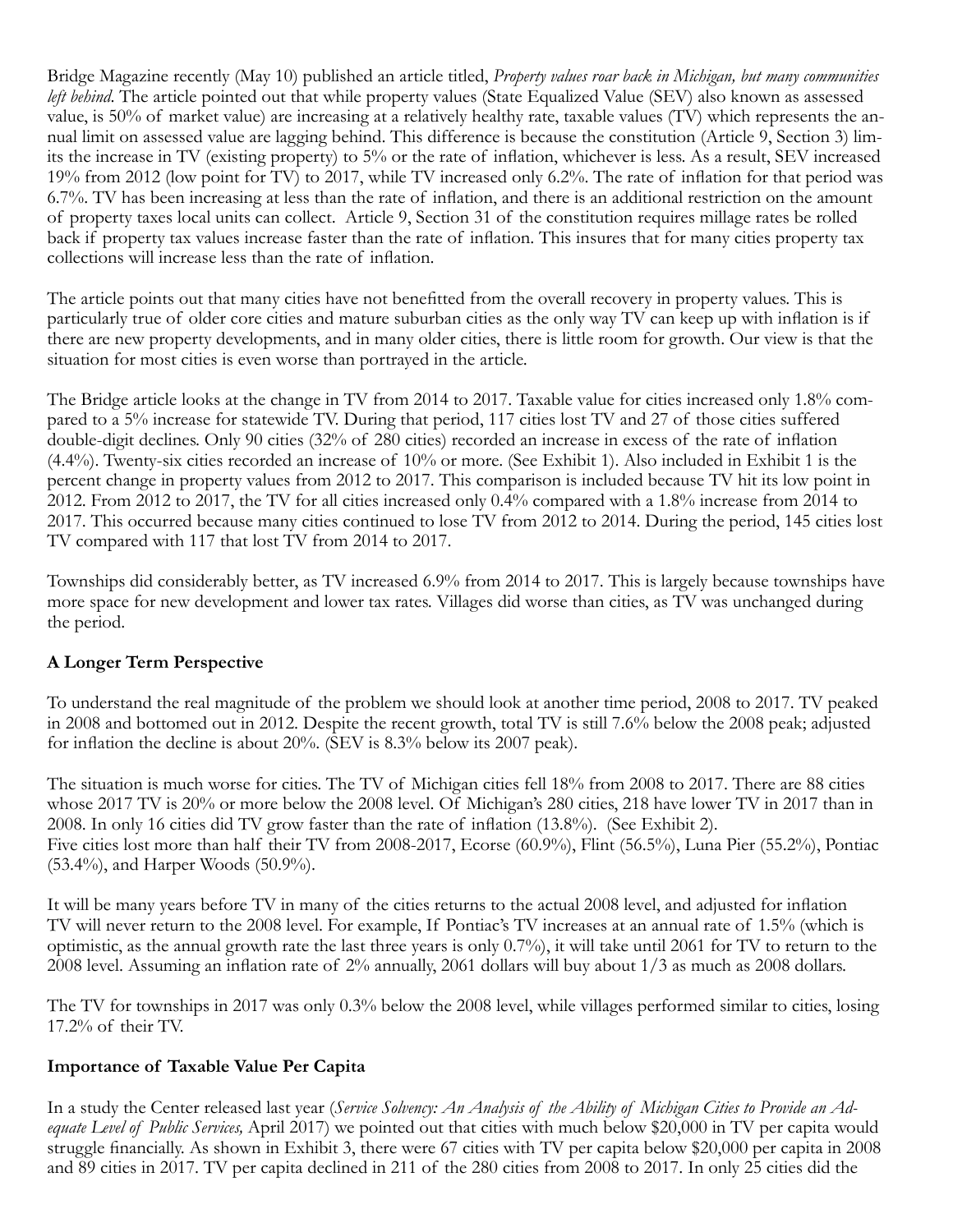increase exceed the rate of inflation (13.8% over this period). This occurred because while the population of cities fell only 2.3%, TV declined 18%. This is one reason it is important to look at TV per capita as well as total TV. If TV increases, say, 4%, it may look as if the cities fiscal situation is improving, but if their population increased 8%, they will have fewer resources to provide services to their current population.

There is a strong correlation between population size and the decline in TV per capita from 2008 to 2017. As shown in Exhibit 4, the average decline in the largest cities (50,000+) was 24.1% (unweighted) and none of the cities recorded an increase in TV. The average decline for the smallest cities was only 5% (unweighted), and 47 cities managed an increase, about 35% of the cities in that population group. The average unweighted decline for all cities was 10.4% compared with an overall weighted decline of 18%, due to the larger declines in the bigger cities.

#### **Policy Implications**

The increase in the number of cities with TV per capita below \$20,000 is a clear indication that an increasing number of cities are likely to experience financial problems in the future, particularly the next time there is a recession. One way to address this problem, as we recommended in our 2017 report, is to add to the state revenue sharing formula a provision for both statutory and constitutional payments to ensure that every city has an equivalent property tax base of at least \$17,500, and preferably \$20,000 per capita. For example, the payment could be \$20,000 less actual TV per capita x 20 mills, less the amount that would be raised if they levied the maximum Headlee adjusted tax rate (1978 amendment to constitution). For example, Benton Harbor has TV per capita of \$ 12,894 and levies a millage rate of 25.31 mills. Their additional revenue sharing payment would be \$7,106 (\$20,000-\$12,894) x 20 mills, or \$142 per capita. (2015 data).

A second example is Big Rapids, which has per capita TV of \$14,759 but levies only 15.83 mills. If we assume their tax limit under Headlee is 19 mills, their additional revenue sharing payment would be \$82.96 per capita. This additional payment is calculated: \$5,241 (minimum TV per capita of \$20,000 – current TV per capita \$14,759) x 19 mills (\$19/\$1000), or \$99.57 per capita. However, Big Rapids is not levying its maximum allowable mills of 19; therefore, that difference will be subtracted from its additional payment, \$99.57 minus \$16.61 (\$5,241 x 3.17 mills). These payments would allow cities to lower property tax rates and/ or increase the level of services, to become more competitive.

The Michigan Treasurer along with the State Budget Director, Senate Fiscal Agency Director and House Fiscal Agency Director reached consensus on state revenue projection estimates (May 16). "Today's agreement is another indication of the continued progress of the Michigan economy. Revenues are up because unemployment is down and incomes are rising," State Treasurer Nick Khouri said. "The policies of the last seven years have created a framework for economic growth, budget surpluses and paying down long-term debt. Michiganders should feel good about the direction the state is headed." This is great news for state revenue projections. However, local government finances are primarily driven by property value growth and state revenue payments. With state support to local governments (excluding school district aid) decreasing from 32% of state spending in 1994 (pre constitutional amendment discussed above) to 16% in 2016, local governments are getting a significantly smaller share of the state's growing revenues. One thing Michiganders can count on is that our state will never reach its full potential if we continue policies that starve our cities.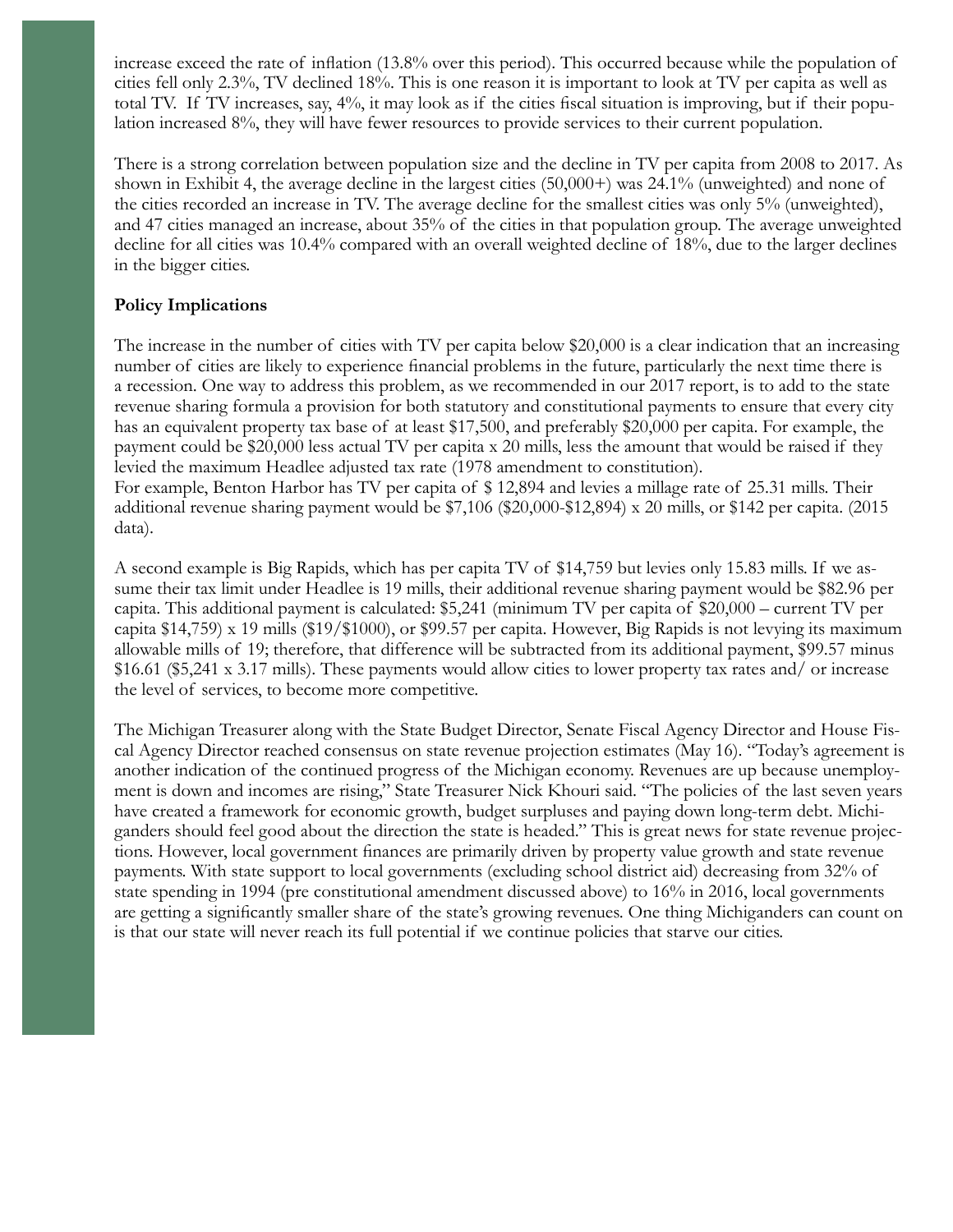| Exhibit 1: Taxable Value, Percent Change, 2014-2017 and 2012-2017, Michigan Cities |                 |                 |                 |                        |                        |
|------------------------------------------------------------------------------------|-----------------|-----------------|-----------------|------------------------|------------------------|
|                                                                                    | 2012            | 2014            | 2017            | % Change,<br>2014-2017 | % Change,<br>2012-2017 |
| Ecorse                                                                             | \$222,495,814   | \$213,177,416   | \$108,716,260   | $-49.0\%$              | $-51.1\%$              |
| Luna Pier                                                                          | \$87,821,062    | \$47,026,523    | \$46,025,114    | $-2.1\%$               | $-47.6%$               |
| Inkster                                                                            | \$313,927,684   | \$257,112,969   | \$195,900,059   | $-23.8%$               | $-37.6%$               |
| River Rouge                                                                        | \$317,712,797   | \$320,258,636   | \$198,317,139   | $-38.1\%$              | $-37.6%$               |
| Harbor Beach                                                                       | \$70,995,867    | \$64,299,338    | \$46,752,141    | $-27.3%$               | $-34.1\%$              |
| Detroit                                                                            | \$8,447,370,400 | \$7,313,421,377 | \$6,038,052,029 | $-17.4%$               | $-28.5\%$              |
| Litchfield                                                                         | \$44,804,200    | \$49,933,472    | \$32,038,944    | $-35.8%$               | $-28.5\%$              |
| Muskegon Heights                                                                   | \$122,503,689   | \$111,313,167   | \$90,098,519    | $-19.1\%$              | $-26.5\%$              |
| Albion                                                                             | \$108,146,715   | \$94,452,384    | \$80,485,006    | $-14.8%$               | $-25.6%$               |
| Flint                                                                              | \$942,226,522   | \$754,826,072   | \$714,582,817   | $-5.3\%$               | $-24.2%$               |
| Highland Park                                                                      | \$147,875,388   | \$149,610,494   | \$114,743,502   | $-23.3%$               | $-22.4%$               |
| Morenci                                                                            | \$47,792,138    | \$36,013,016    | \$37,122,714    | $3.1\%$                | $-22.3%$               |
| Evart                                                                              | \$39,213,894    | \$38,043,816    | \$30,573,891    | $-19.6%$               | $-22.0%$               |
| Reed City                                                                          | \$47,641,321    | \$45,927,237    | \$37,641,569    | $-18.0\%$              | $-21.0%$               |
| Manistique                                                                         | \$68,200,990    | \$62,117,721    | \$54,456,321    | $-12.3%$               | $-20.2%$               |
| Croswell                                                                           | \$43,650,923    | \$40,544,874    | \$34,876,958    | $-14.0%$               | $-20.1\%$              |
| Au Gres                                                                            | \$34,686,128    | \$30,794,294    | \$27,755,962    | $-9.9\%$               | $-20.0\%$              |
| Allegan                                                                            | \$159,835,272   | \$155,271,254   | \$128,380,675   | $-17.3%$               | $-19.7%$               |
| Whitehall                                                                          | \$129,149,599   | \$131,741,440   | \$104,371,169   | $-20.8%$               | $-19.2%$               |
| Ovid                                                                               | \$39,029,220    | \$38,074,640    | \$31,610,708    | $-17.0\%$              | $-19.0\%$              |
| Bronson                                                                            | \$36,973,013    | \$34,806,286    | \$29,992,339    | $-13.8\%$              | $-18.9%$               |
| Hart                                                                               | \$57,166,256    | \$53,311,137    | \$46,710,551    | $-12.4%$               | $-18.3\%$              |
| Center Line                                                                        |                 |                 |                 | $-7.7\%$               | $-17.4%$               |
| <b>Battle Creek</b>                                                                | \$172,257,468   | \$154,191,888   | \$142,283,460   |                        |                        |
|                                                                                    | \$1,440,499,965 | \$1,381,847,655 | \$1,201,286,395 | $-13.1\%$              | $-16.6%$               |
| Flat Rock                                                                          | \$337,844,513   | \$303,405,218   | \$283,149,978   | $-6.7\%$               | $-16.2%$               |
| Three Rivers                                                                       | \$197,962,552   | \$207,244,124   | \$166,588,458   | $-19.6%$               | $-15.8%$               |
| Harper Woods                                                                       | \$244,597,221   | \$216,878,868   | \$207,212,843   | $-4.5\%$               | $-15.3\%$              |
| Saginaw                                                                            | \$542,029,556   | \$497,268,417   | \$459,595,604   | $-7.6%$                | $-15.2%$               |
| $\operatorname{Muskegon}$                                                          | \$655,252,112   | \$592,781,896   | \$558,213,402   | $-5.8\%$               | $-14.8%$               |
| Rose City                                                                          | \$13,253,596    | \$13,052,721    | \$11,312,640    | $-13.3\%$              | $-14.6\%$              |
| Beaverton                                                                          | \$21,415,948    | \$20,018,155    | \$18,395,682    | $-8.1\%$               | $-14.1\%$              |
| Hillsdale                                                                          | \$143,171,539   | \$131,931,584   | \$123,105,538   | $-6.7\%$               | $-14.0\%$              |
| East Jordan                                                                        | \$62,752,329    | \$60,600,063    | \$54,209,238    | $-10.5\%$              | $-13.6%$               |
| Pontiac                                                                            | \$791,583,260   | \$670,939,280   | \$686,237,450   | 2.3%                   | $-13.3\%$              |
| Marlette                                                                           | \$38,123,133    | \$37,104,174    | \$33,159,322    | $-10.6%$               | $-13.0\%$              |
| Fremont                                                                            | \$151,648,666   | \$179,251,917   | \$131,989,009   | $-26.4%$               | $-13.0\%$              |
| Ionia                                                                              | \$111,880,424   | \$106,334,615   | \$97,496,700    | $-8.3\%$               | $-12.9%$               |
| Ithaca                                                                             | \$72,574,553    | \$61,619,405    | \$63,420,064    | 2.9%                   | $-12.6%$               |
| Greenville                                                                         | \$249,325,851   | \$223,051,100   | \$218,870,158   | $-1.9\%$               | $-12.2\%$              |
| Adrian                                                                             | \$391,348,603   | \$364,145,816   | \$344,482,877   | $-5.4%$                | $-12.0\%$              |
| Hudson                                                                             | \$47,428,864    | \$46,946,238    | \$41,909,178    | $-10.7\%$              | $-11.6%$               |
| Sandusky                                                                           | \$60,853,480    | \$57,215,999    | \$53,798,416    | $-6.0\%$               | $-11.6%$               |
| Whittemore                                                                         | \$5,319,690     | \$4,987,546     | \$4,709,763     | $-5.6\%$               | $-11.5\%$              |
| Vassar                                                                             | \$43,651,558    | \$41,271,193    | \$38,922,070    | $-5.7\%$               | $-10.8\%$              |
| Standish                                                                           | \$38,957,951    | \$38,271,878    | \$34,741,761    | $-9.2\%$               | $-10.8\%$              |
| Mount Morris                                                                       | \$30,814,980    | \$27,243,437    | \$27,557,432    | $1.2\%$                | $-10.6%$               |
| Eaton Rapids                                                                       | \$125,026,429   | \$121,108,621   | \$111,843,631   | $-7.7%$                | $\text{-}10.5\%$       |
| Onaway                                                                             | \$13,587,509    | \$12,918,102    | \$12,200,435    | $-5.6\%$               | $-10.2\%$              |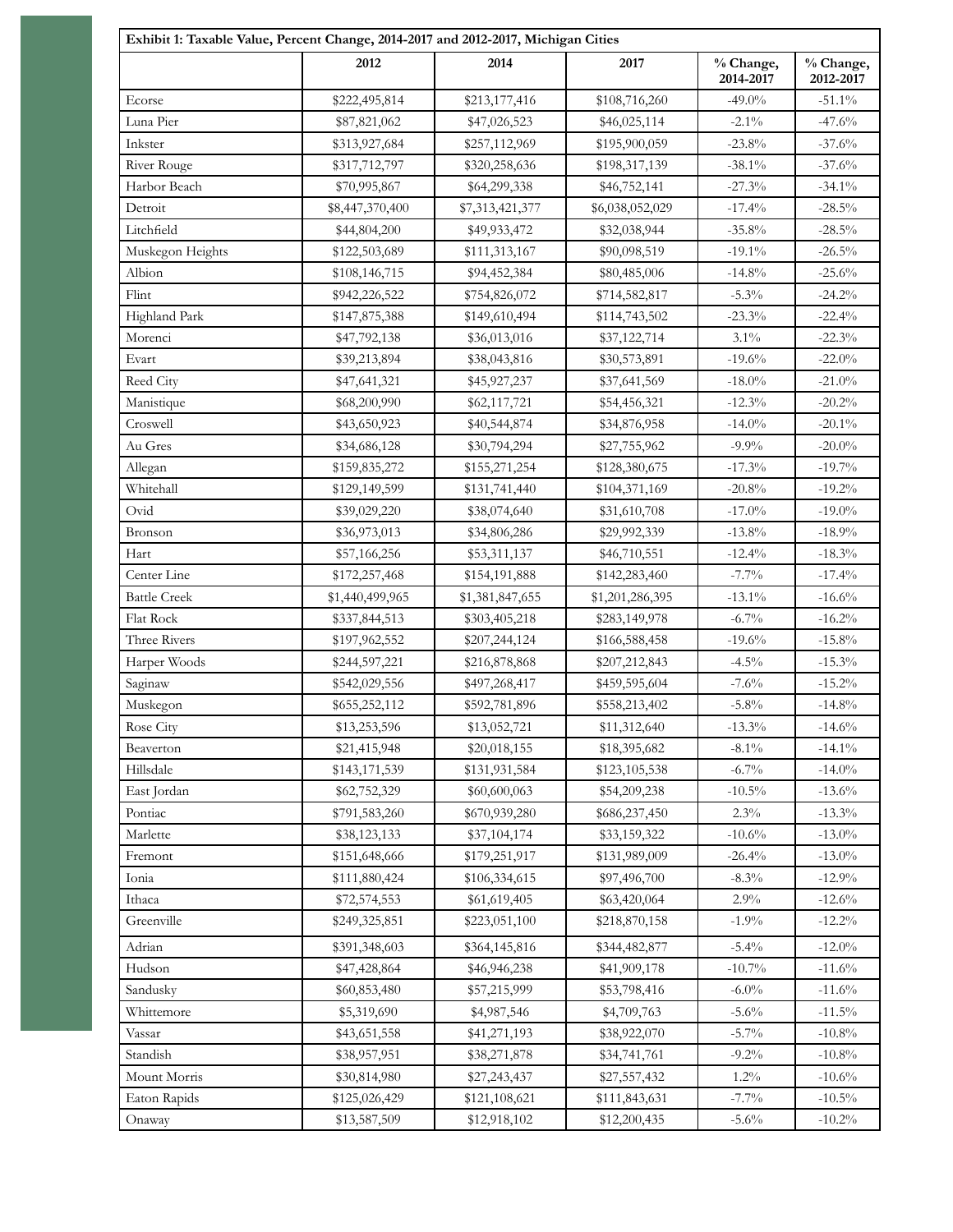| Exhibit 1: Taxable Value, Percent Change, 2014-2017 and 2012-2017, Michigan Cities (continued) |                 |                 |                 |                        |                        |
|------------------------------------------------------------------------------------------------|-----------------|-----------------|-----------------|------------------------|------------------------|
|                                                                                                | 2012            | 2014            | 2017            | % Change,<br>2014-2017 | % Change,<br>2012-2017 |
| Lincoln Park                                                                                   | \$583,254,764   | \$524,945,768   | \$523,776,503   | $-0.2%$                | $-10.2%$               |
| Wayne                                                                                          | \$372,937,758   | \$341,882,664   | \$335,780,241   | $-1.8%$                | $-10.0\%$              |
| Zilwaukee                                                                                      | \$44,738,426    | \$42,869,024    | \$40,293,658    | $-6.0\%$               | $-9.9\%$               |
| Marine City                                                                                    | \$100,797,155   | \$90,242,279    | \$91,065,246    | 0.9%                   | $-9.7%$                |
| Cadillac                                                                                       | \$247,489,780   | \$243,347,960   | \$224,328,384   | $-7.8%$                | $-9.4\%$               |
| <b>Big Rapids</b>                                                                              | \$162,989,591   | \$156,378,863   | \$147,770,354   | $-5.5\%$               | $-9.3\%$               |
| Parchment                                                                                      | \$45,478,360    | \$44,148,858    | \$41,245,998    | $-6.6%$                | $-9.3%$                |
| Gladwin                                                                                        | \$66,045,170    | \$59,523,487    | \$59,945,211    | 0.7%                   | $-9.2\%$               |
| <b>Imlay City</b>                                                                              | \$105,344,700   | \$102,058,661   | \$95,954,427    | $-6.0\%$               | $-8.9\%$               |
| Coldwater                                                                                      | \$307,963,248   | \$297,018,010   | \$280,857,253   | $-5.4%$                | $-8.8\%$               |
| Watervliet                                                                                     | \$29,610,762    | \$27,988,536    | \$27,101,090    | $-3.2\%$               | $-8.5\%$               |
| Iron River                                                                                     | \$55,753,793    | \$53,795,594    | \$51,143,661    | $-4.9%$                | $-8.3\%$               |
| Roosevelt Park                                                                                 | \$108,664,325   | \$103,559,840   | \$99,684,360    | $-3.7%$                | $-8.3\%$               |
| Sturgis                                                                                        | \$243,784,237   | \$242,028,801   | \$224,031,034   | $-7.4%$                | $-8.1\%$               |
| Jackson                                                                                        | \$642,428,545   | \$607,235,756   | \$590,875,184   | $-2.7\%$               | $-8.0\%$               |
| Montague                                                                                       | \$82,352,736    | \$89,373,793    | \$75,809,507    | $-15.2%$               | $-7.9%$                |
| Jonesville                                                                                     | \$51,947,674    | \$50,305,390    | \$47,894,040    | $-4.8%$                | $-7.8%$                |
| Rogers City                                                                                    | \$73,864,787    | \$75,447,276    | \$68,360,768    | $-9.4%$                | $-7.5%$                |
| Mcbain                                                                                         | \$21,021,334    | \$21,036,385    | \$19,468,673    | $-7.5\%$               | $-7.4%$                |
| Auburn Hills                                                                                   | \$1,669,896,835 | \$1,588,494,440 | \$1,547,115,934 | $-2.6%$                | $-7.4%$                |
| Mount Clemens                                                                                  | \$337,809,107   | \$324,588,259   | \$313,102,982   | $-3.5\%$               | $-7.3%$                |
| Munising                                                                                       | \$65,816,802    | \$64,624,892    | \$61,047,806    | $-5.5\%$               | $-7.2%$                |
| Caro                                                                                           | \$103,270,746   | \$94,685,776    | \$95,921,186    | 1.3%                   | $-7.1\%$               |
| Port Huron                                                                                     | \$626,118,974   | \$585,852,865   | \$581,829,214   | $-0.7\%$               | $-7.1\%$               |
| Leslie                                                                                         | \$37,831,317    | \$35,961,407    | \$35,161,340    | $-2.2%$                | $-7.1\%$               |
| Milan                                                                                          | \$165,543,241   | \$153,051,237   | \$154,029,904   | $0.6\%$                | $-7.0\%$               |
| Bay City                                                                                       | \$564,036,739   | \$529,775,267   | \$525,242,541   | $-0.9%$                | $-6.9\%$               |
| Omer                                                                                           | \$5,102,702     | \$5,412,553     | \$4,760,583     | $-12.0\%$              | $-6.7\%$               |
| Madison Heights                                                                                | \$825,192,250   | \$766,946,680   | \$770,671,510   | 0.5%                   | $-6.6%$                |
| Marshall                                                                                       | \$210,569,708   | \$204,889,069   | \$197,050,191   | $-3.8\%$               | $-6.4%$                |
| Grayling                                                                                       | \$50,476,429    | \$48,151,764    | \$47,267,838    | $-1.8%$                | $-6.4%$                |
| Otsego                                                                                         | \$87,370,411    | \$89,359,915    | \$81,835,606    | $-8.4%$                | $-6.3%$                |
| Romulus                                                                                        | \$925,601,369   | \$866,549,599   | \$867,144,649   | $0.1\%$                | $-6.3\%$               |
| Saint Ignace                                                                                   | \$86,020,408    | \$85,733,365    | \$80,637,890    | $-5.9\%$               | $-6.3\%$               |
| Fennville                                                                                      | \$22,611,415    | \$22,454,002    | \$21,209,668    | $-5.5\%$               | $-6.2\%$               |
| Tawas City                                                                                     | \$57,984,004    | \$56,909,181    | \$54,415,285    | $-4.4%$                | $-6.2\%$               |
| Hazel Park                                                                                     | \$192,108,790   | \$167,106,340   | \$180,444,330   | $8.0\%$                | $-6.1\%$               |
| Midland                                                                                        | \$2,201,777,715 | \$2,332,816,968 | \$2,074,062,031 | $-11.1\%$              | $-5.8\%$               |
| Taylor                                                                                         | \$1,356,655,277 | \$1,294,832,387 | \$1,278,680,855 | $-1.2\%$               | $-5.7\%$               |
| Dowagiac                                                                                       | \$88,060,787    | \$86,485,802    | \$83,016,583    | $-4.0%$                | $-5.7\%$               |
| White Cloud                                                                                    | \$18,248,666    | \$16,845,949    | \$17,225,373    | 2.3%                   | $-5.6\%$               |
| Charlotte                                                                                      | \$221,059,736   | \$208,767,153   | \$208,699,398   | $0.0\%$                | $-5.6%$                |
| Durand                                                                                         | \$66,118,571    | \$63,526,439    | \$62,470,107    | $-1.7%$                | $-5.5\%$               |
| Harrisville                                                                                    | \$16,874,645    | \$16,024,747    | \$15,944,820    | $-0.5%$                | $-5.5\%$               |
| Roseville                                                                                      | \$914,669,866   | \$847,797,757   | \$865,272,771   | $2.1\%$                | $-5.4%$                |
| Manistee                                                                                       | \$198,380,202   | \$192,050,904   | \$187,736,897   | $-2.2%$                | $-5.4\%$               |
| Woodhaven                                                                                      | \$492,480,265   | \$482,360,217   | \$466,084,878   | $-3.4\%$               | $-5.4\%$               |
| Niles                                                                                          | \$197,469,184   | \$195,742,724   | \$187,023,786   | $-4.5\%$               | $-5.3\%$               |
|                                                                                                |                 |                 |                 |                        |                        |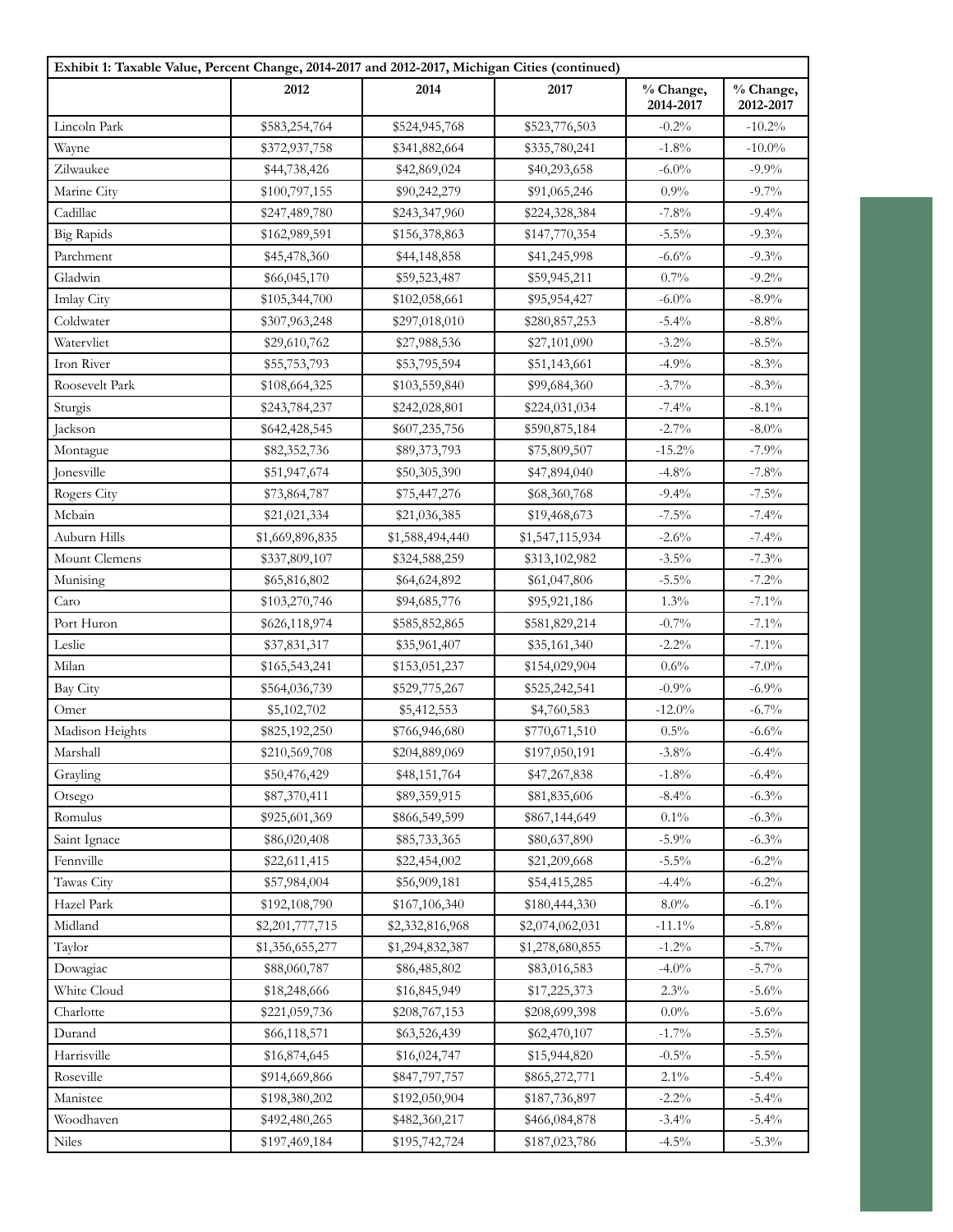| Exhibit 1: Taxable Value, Percent Change, 2014-2017 and 2012-2017, Michigan Cities (continued) |                 |                 |                 |                        |                        |
|------------------------------------------------------------------------------------------------|-----------------|-----------------|-----------------|------------------------|------------------------|
|                                                                                                | 2012            | 2014            | 2017            | % Change,<br>2014-2017 | % Change,<br>2012-2017 |
| Norway                                                                                         | \$56,880,521    | \$57,902,727    | \$54,142,635    | $-6.5%$                | $-4.8%$                |
| Essexville                                                                                     | \$76,066,513    | \$73,615,239    | \$72,547,433    | $-1.5\%$               | $-4.6%$                |
| Montrose                                                                                       | \$24,592,482    | \$24,208,856    | \$23,467,566    | $-3.1\%$               | $-4.6%$                |
| Olivet                                                                                         | \$16,002,936    | \$15,794,426    | \$15,344,714    | $-2.8%$                | $-4.1\%$               |
| Cheboygan                                                                                      | \$108,249,341   | \$101,030,765   | \$103,864,693   | 2.8%                   | $-4.1\%$               |
| Sault Sainte Marie                                                                             | \$288,367,330   | \$281,157,745   | \$277,051,661   | $-1.5\%$               | $-3.9\%$               |
| Southfield                                                                                     | \$2,522,981,550 | \$2,391,992,576 | \$2,427,593,700 | $1.5\%$                | $-3.8\%$               |
| Gaylord                                                                                        | \$175,346,373   | \$170,057,849   | \$168,873,062   | $-0.7%$                | $-3.7\%$               |
| Corunna                                                                                        | \$56,252,843    | \$56,369,944    | \$54,255,287    | $-3.8\%$               | $-3.6\%$               |
| Pinconning                                                                                     | \$27,238,371    | \$27,966,630    | \$26,273,601    | $-6.1\%$               | $-3.5\%$               |
| Coloma                                                                                         | \$35,369,906    | \$33,428,953    | \$34,128,723    | $2.1\%$                | $-3.5\%$               |
| Oak Park                                                                                       | \$474,972,590   | \$432,214,220   | \$458,935,120   | 6.2%                   | $-3.4\%$               |
| Howell                                                                                         | \$312,046,115   | \$294,829,344   | \$301,840,913   | 2.4%                   | $-3.3\%$               |
| Eastpointe                                                                                     | \$464,161,114   | \$421,407,727   | \$450,258,308   | 6.8%                   | $-3.0\%$               |
| Springfield                                                                                    | \$82,574,431    | \$77,262,131    | \$80,139,404    | 3.7%                   | $-2.9\%$               |
| Warren                                                                                         | \$3,321,788,868 | \$3,268,039,044 | \$3,230,375,517 | $-1.2%$                | $-2.8%$                |
| Manton                                                                                         | \$15,789,947    | \$15,375,952    | \$15,358,879    | $-0.1\%$               | $-2.7\%$               |
| Portage                                                                                        | \$2,000,519,788 | \$1,980,551,433 | \$1,946,149,763 | $-1.7%$                | $-2.7\%$               |
| Alma                                                                                           | \$158,662,601   | \$160,069,045   | \$154,538,796   | $-3.5\%$               | $-2.6\%$               |
| Stanton                                                                                        | \$23,926,986    | \$23,439,325    | \$23,312,947    | $-0.5%$                | $-2.6\%$               |
| Galesburg                                                                                      | \$27,264,632    | \$27,168,911    | \$26,570,853    | $-2.2%$                | $-2.5\%$               |
| Newaygo                                                                                        | \$55,208,079    | \$58,878,713    | \$53,854,355    | $-8.5\%$               | $-2.5%$                |
| Dearborn                                                                                       | \$3,195,697,362 | \$3,209,416,826 | \$3,121,279,860 | $-2.7%$                | $-2.3\%$               |
| Allen Park                                                                                     | \$745,080,914   | \$756,083,737   | \$727,770,975   | $-3.7%$                | $-2.3\%$               |
| Trenton                                                                                        | \$631,058,965   | \$636,295,366   | \$616,669,244   | $-3.1\%$               | $-2.3\%$               |
| Fraser                                                                                         | \$439,590,129   | \$431,757,048   | \$429,682,310   | $-0.5%$                | $-2.3\%$               |
| Clio                                                                                           | \$41,760,865    | \$40,495,427    | \$40,869,682    | 0.9%                   | $-2.1\%$               |
| Scottville                                                                                     | \$21,272,165    | \$20,207,240    | \$20,833,852    | $3.1\%$                | $-2.1\%$               |
| Perry                                                                                          | \$42,181,611    | \$39,170,301    | \$41,320,078    | $5.5\%$                | $-2.0\%$               |
| Yale                                                                                           | \$31,576,062    | \$29,836,593    | \$30,946,480    | $3.7\%$                | $-2.0\%$               |
| Hamtramck                                                                                      | \$195,096,857   | \$186,706,598   | \$191,236,246   | 2.4%                   | $-2.0\%$               |
| Clare                                                                                          | \$86,438,462    | \$83,573,460    | \$84,736,643    | 1.4%                   | $-2.0\%$               |
| Alpena                                                                                         | \$236,751,074   | \$239,750,438   | \$232,773,953   | $-2.9\%$               | $-1.7\%$               |
| Coleman                                                                                        | \$17,416,309    | \$17,988,428    | \$17,141,724    | $-4.7%$                | $-1.6%$                |
| Hartford                                                                                       | \$33,683,439    | \$31,482,382    | \$33,179,074    | 5.4%                   | $-1.5\%$               |
| Wyandotte                                                                                      | \$544,320,185   | \$540,786,732   | \$536,239,260   | $-0.8%$                | $-1.5\%$               |
| Crystal Falls                                                                                  | \$23,314,408    | \$23,002,488    | \$22,977,303    | $-0.1\%$               | $-1.4\%$               |
| Burton                                                                                         | \$557,271,827   | \$533,896,496   | \$549,985,057   | $3.0\%$                | $-1.3%$                |
| Swartz Creek                                                                                   | \$147,661,735   | \$146,051,826   | \$145,856,238   | $-0.1\%$               | $-1.2\%$               |
| Westland                                                                                       | \$1,665,349,744 | \$1,576,584,764 | \$1,649,326,843 | 4.6%                   | $-1.0\%$               |
| Ludington                                                                                      | \$262,117,705   | \$269,730,614   | \$260,066,165   | $-3.6\%$               | $-0.8\%$               |
| Riverview                                                                                      | \$302,446,766   | \$293,993,867   | \$300,099,473   | $2.1\%$                | $-0.8\%$               |
| Caspian                                                                                        | \$13,404,892    | \$13,398,122    | \$13,313,059    | $-0.6%$                | $-0.7\%$               |
| Kalamazoo                                                                                      | \$1,504,880,068 | \$1,482,368,086 | \$1,494,766,744 | 0.8%                   | $-0.7\%$               |
| Gobles                                                                                         | \$12,883,925    | \$12,496,032    | \$12,809,566    | $2.5\%$                | $-0.6\%$               |
| Owosso                                                                                         | \$242,410,083   | \$236,283,121   | \$241,242,463   | $2.1\%$                | $-0.5\%$               |
| Lansing                                                                                        | \$2,028,479,604 | \$1,975,383,547 | \$2,022,923,906 | 2.4%                   | $-0.3%$                |
| Marysville                                                                                     | \$358,515,463   | \$363,831,266   | \$357,912,610   | $-1.6%$                | $-0.2\%$               |
| Escanaba                                                                                       | \$299,960,942   | \$305,535,673   | \$299,457,853   | $-2.0\%$               | $-0.2\%$               |
| Gibralter                                                                                      | \$133,193,889   | \$135,503,859   | \$133,147,078   | $-1.7\%$               | $0.0\%$                |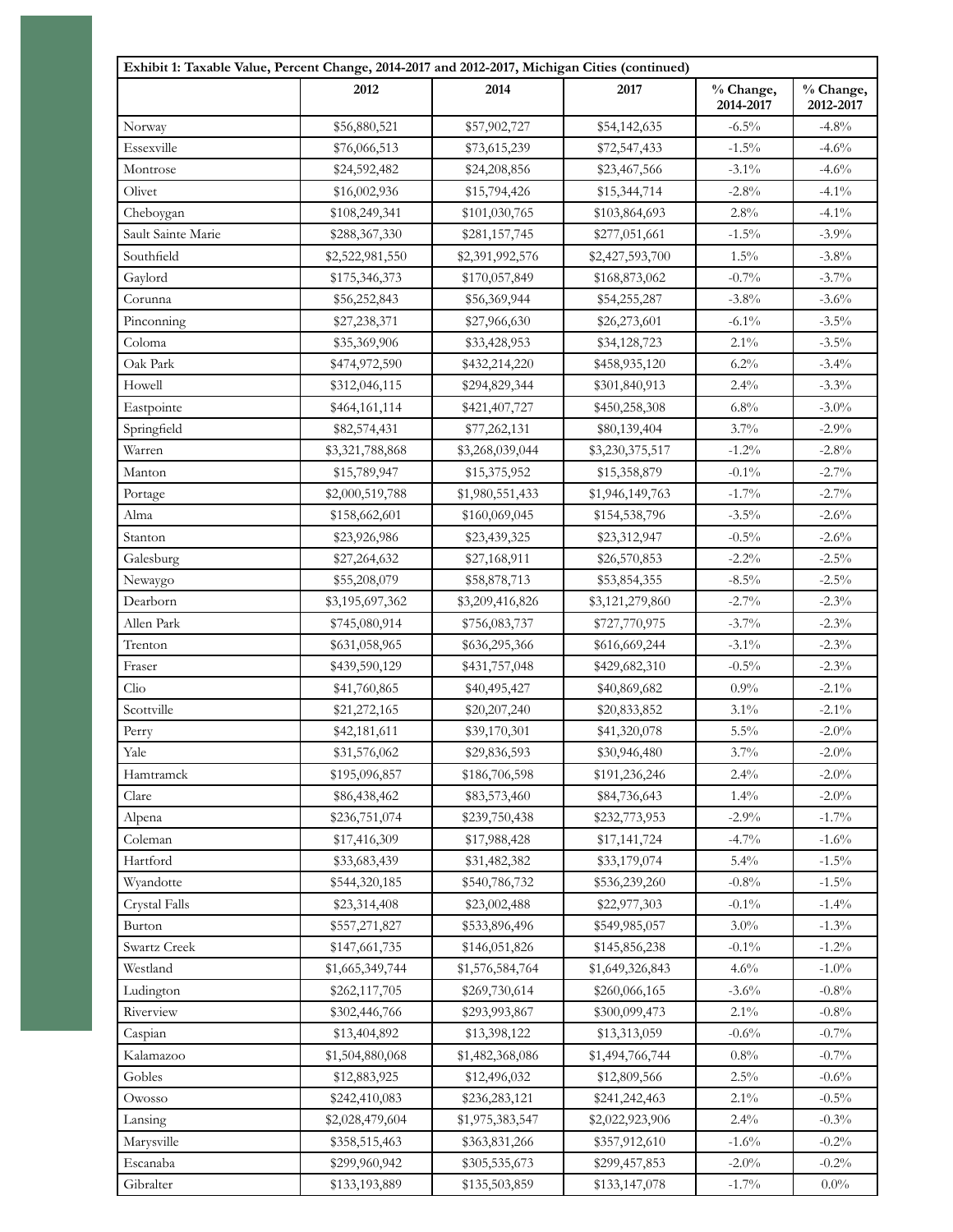| Exhibit 1: Taxable Value, Percent Change, 2014-2017 and 2012-2017, Michigan Cities (continued) |                 |                 |                 |                        |                        |
|------------------------------------------------------------------------------------------------|-----------------|-----------------|-----------------|------------------------|------------------------|
|                                                                                                | 2012            | 2014            | 2017            | % Change,<br>2014-2017 | % Change,<br>2012-2017 |
| Menominee                                                                                      | \$192,324,758   | \$195,564,258   | \$192,326,197   | $-1.7\%$               | $0.0\%$                |
| Plainwell                                                                                      | \$82,535,670    | \$80,693,138    | \$82,626,172    | 2.4%                   | $0.1\%$                |
| Garden City                                                                                    | \$500,658,806   | \$480,442,294   | \$502,810,365   | 4.7%                   | 0.4%                   |
| St Louis                                                                                       | \$48,473,375    | \$47,991,685    | \$48,705,050    | 1.5%                   | 0.5%                   |
| Bangor                                                                                         | \$30,813,120    | \$31,062,474    | \$30,989,570    | $-0.2%$                | 0.6%                   |
| Potterville                                                                                    | \$50,560,328    | \$52,093,879    | \$50,865,309    | $-2.4%$                | 0.6%                   |
| East Tawas                                                                                     | \$78,041,357    | \$76,042,270    | \$78,562,044    | 3.3%                   | 0.7%                   |
| Utica                                                                                          | \$182,024,377   | \$170,368,317   | \$183,473,118   | 7.7%                   | $0.8\%$                |
| Harrison                                                                                       | \$53,210,907    | \$54,505,961    | \$53,673,275    | $-1.5\%$               | 0.9%                   |
| <b>Benton Harbor</b>                                                                           | \$117,140,413   | \$127,050,907   | \$118,162,507   | $-7.0\%$               | 0.9%                   |
| St Johns                                                                                       | \$197,448,124   | \$194,485,096   | \$199,298,364   | $2.5\%$                | 0.9%                   |
| Algonac                                                                                        | \$97,005,686    | \$91,278,673    | \$97,962,337    | 7.3%                   | 1.0%                   |
| Southgate                                                                                      | \$654,442,245   | \$649,265,765   | \$661,730,769   | 1.9%                   | $1.1\%$                |
| St. Clair                                                                                      | \$189,163,141   | \$181,252,475   | \$191,274,071   | $5.5\%$                | $1.1\%$                |
| Saline                                                                                         | \$393,632,458   | \$403,522,258   | \$398,697,653   | $-1.2%$                | 1.3%                   |
| Memphis                                                                                        | \$24,274,476    | \$22,634,335    | \$24,694,801    | $9.1\%$                | 1.7%                   |
| Kingsford                                                                                      | \$124,179,747   | \$125,425,471   | \$126,473,328   | 0.8%                   | 1.8%                   |
| Belding                                                                                        | \$84,158,038    | \$85,724,650    | \$85,822,594    | $0.1\%$                | 2.0%                   |
| Auburn                                                                                         | \$49,364,278    | \$50,259,020    | \$50,399,854    | 0.3%                   | $2.1\%$                |
| Livonia                                                                                        | \$3,847,518,120 | \$3,831,606,670 | \$3,929,475,195 | 2.6%                   | 2.1%                   |
| Portland                                                                                       | \$91,022,403    | \$92,245,012    | \$93,055,873    | 0.9%                   | $2.2\%$                |
| <b>Boyne City</b>                                                                              | \$180,707,199   | \$179,796,939   | \$184,749,876   | 2.8%                   | $2.2\%$                |
| Grosse Pointe Park                                                                             | \$563,211,009   | \$549,647,374   | \$576,246,808   | 4.8%                   | 2.3%                   |
| Rockwood                                                                                       | \$70,499,186    | \$70,818,629    | \$72,207,951    | 2.0%                   | 2.4%                   |
| West Branch                                                                                    | \$65,039,872    | \$66,191,951    | \$66,673,526    | 0.7%                   | $2.5\%$                |
| Lake City                                                                                      | \$28,052,392    | \$27,348,970    | \$28,770,417    | $5.2\%$                | 2.6%                   |
| Grandville                                                                                     | \$629,767,802   | \$646,168,933   | \$646,679,915   | $0.1\%$                | 2.7%                   |
| <b>Sterling Heights</b>                                                                        | \$3,957,035,500 | \$3,984,215,758 | \$4,063,699,522 | 2.0%                   | 2.7%                   |
| Kentwood                                                                                       | \$1,843,375,309 | \$1,847,654,825 | \$1,894,714,015 | $2.5\%$                | 2.8%                   |
| Hastings                                                                                       | \$182,709,391   | \$183,743,947   | \$187,827,919   | $2.2\%$                | $2.8\%$                |
| <b>Brown City</b>                                                                              | \$18,772,286    | \$18,824,659    | \$19,306,163    | 2.6%                   | 2.8%                   |
| Saint Joseph                                                                                   | \$440,338,812   | \$441,521,514   | \$454,604,354   | $3.0\%$                | $3.2\%$                |
| Charlevoix                                                                                     | \$238,241,319   | \$238,472,219   | \$246,117,605   | $3.2\%$                | 3.3%                   |
| Bessemer                                                                                       | \$27,530,490    | \$27,753,278    | \$28,490,519    | 2.7%                   | $3.5\%$                |
| Grand Rapids                                                                                   | \$4,470,723,949 | \$4,364,654,862 | \$4,629,447,243 | $6.1\%$                | 3.6%                   |
| Wakefield                                                                                      | \$23,492,763    | \$23,616,422    | \$24,339,495    | $3.1\%$                | 3.6%                   |
| Saint Clair Shores                                                                             | \$1,408,108,430 | \$1,352,141,000 | \$1,459,695,600 | 8.0%                   | 3.7%                   |
| Buchanan                                                                                       | \$82,792,283    | \$84,952,570    | \$85,874,433    | $1.1\%$                | 3.7%                   |
| Flushing                                                                                       | \$173,490,681   | \$169,610,202   | \$180,209,230   | 6.2%                   | 3.9%                   |
| Lathrup Village                                                                                |                 |                 |                 | 6.8%                   | $4.0\%$                |
|                                                                                                | \$120,972,970   | \$117,882,630   | \$125,854,280   |                        |                        |
| Farmington Hills                                                                               | \$3,080,204,340 | \$3,054,060,110 | \$3,207,859,580 | $5.0\%$                | $4.1\%$                |
| Davison                                                                                        | \$100,335,604   | \$100,201,151   | \$104,578,193   | 4.4%                   | 4.2%                   |
| Cedar Springs                                                                                  | \$71,974,201    | \$70,165,814    | \$75,261,732    | 7.3%                   | 4.6%                   |
| <b>Grand Ledge</b>                                                                             | \$202,688,047   | \$202,598,695   | \$211,972,805   | 4.6%                   | 4.6%                   |
| Wyoming                                                                                        | \$1,896,008,700 | \$1,859,162,857 | \$1,983,103,037 | 6.7%                   | 4.6%                   |
| Grand Haven                                                                                    | \$522,667,309   | \$535,844,387   | \$546,984,677   | $2.1\%$                | 4.7%                   |
| <b>Bad Axe</b>                                                                                 | \$74,973,309    | \$76,573,167    | \$78,487,316    | $2.5\%$                | 4.7%                   |
| Norton Shores                                                                                  | \$832,718,270   | \$836,193,548   | \$872,365,200   | 4.3%                   | 4.8%                   |
| Williamston                                                                                    | \$102,624,644   | \$101,432,761   | \$107,803,841   | 6.3%                   | $5.0\%$                |
| Mason                                                                                          | \$212,927,446   | \$213,562,001   | \$223,878,350   | 4.8%                   | $5.1\%$                |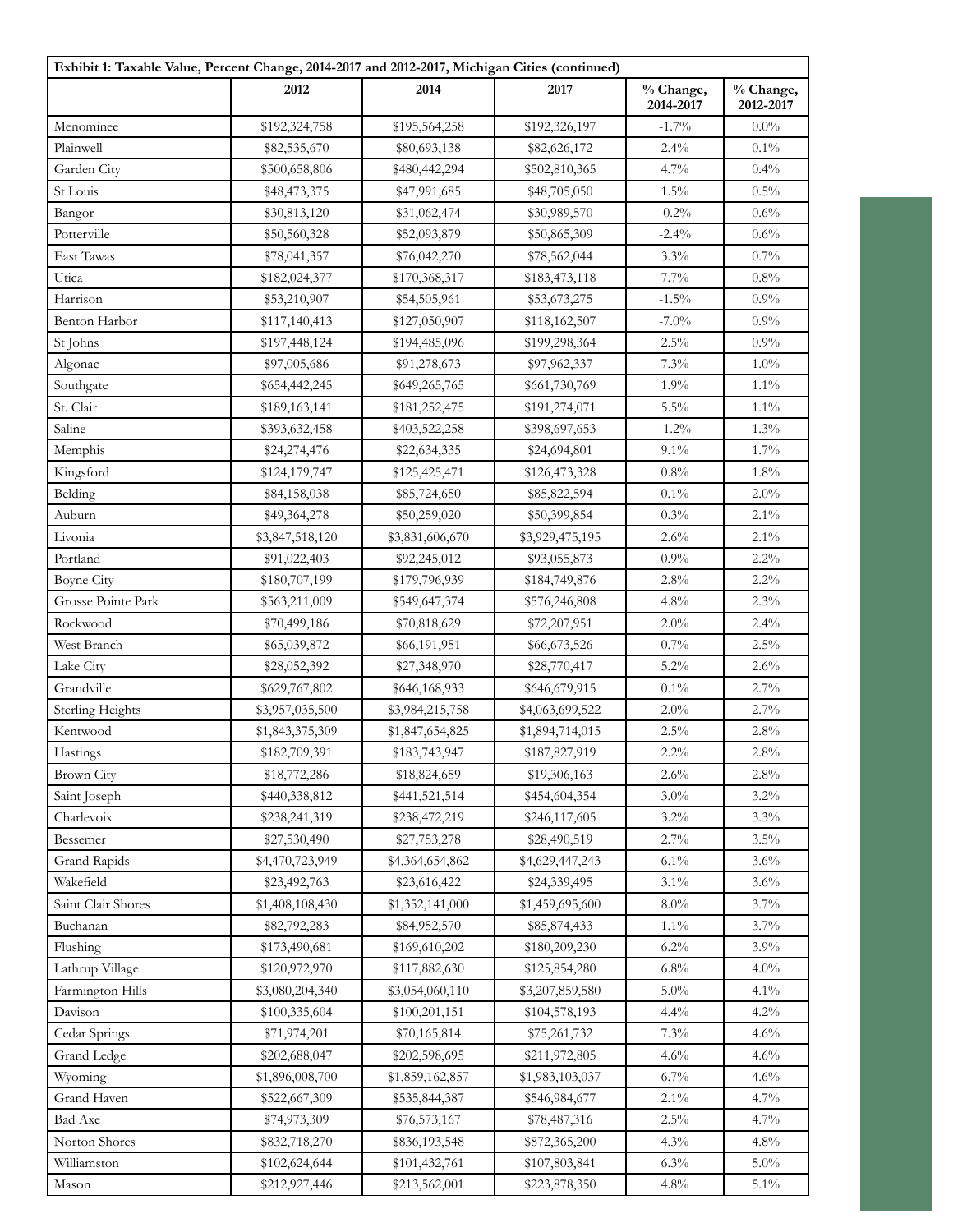| Exhibit 1: Taxable Value, Percent Change, 2014-2017 and 2012-2017, Michigan Cities (continued) | 2012            | 2014            | 2017            | % Change,<br>2014-2017 | % Change,<br>2012-2017 |
|------------------------------------------------------------------------------------------------|-----------------|-----------------|-----------------|------------------------|------------------------|
| Bridgman                                                                                       | \$99,193,542    | \$100,666,055   | \$104,325,357   | 3.6%                   | 5.2%                   |
| Ypsilanti                                                                                      | \$290,729,097   | \$292,133,419   | \$305,949,602   | $4.7\%$                | 5.2%                   |
| Melvindale                                                                                     | \$189,456,988   | \$192,129,501   | \$199,439,701   | $3.8\%$                | 5.3%                   |
| North Muskegon                                                                                 | \$138,587,414   | \$139,641,324   | \$146,020,223   | 4.6%                   | 5.4%                   |
| Grand Blanc                                                                                    | \$209,002,035   | \$204,766,415   | \$220,679,527   | 7.8%                   | 5.6%                   |
| Iron Mountain                                                                                  | \$216,667,400   | \$222,519,634   | \$228,788,805   | 2.8%                   | 5.6%                   |
| Mount Pleasant                                                                                 | \$429,893,192   | \$438,087,673   | \$453,982,770   | 3.6%                   | 5.6%                   |
| Grant                                                                                          | \$15,502,051    | \$15,685,030    | \$16,382,393    | 4.4%                   | 5.7%                   |
| Holland                                                                                        | \$1,043,491,287 | \$1,111,279,462 | \$1,103,220,739 | $-0.7%$                | $5.7\%$                |
| Gaastra                                                                                        | \$4,019,834     | \$4,088,663     | \$4,257,227     | $4.1\%$                | $5.9\%$                |
| Brighton                                                                                       | \$396,794,502   | \$392,201,280   | \$421,311,060   | 7.4%                   | 6.2%                   |
| Tecumseh                                                                                       | \$235,341,783   | \$238,087,342   | \$250,010,375   | 5.0%                   | $6.2\%$                |
| Wixom                                                                                          | \$640,941,620   | \$638,700,110   | \$681,484,650   | 6.7%                   | 6.3%                   |
| Fenton                                                                                         | \$369,333,758   | \$343,344,660   | \$393,173,195   | 14.5%                  | 6.5%                   |
| Hudsonville                                                                                    | \$204,328,295   | \$211,070,251   | \$217,665,038   | $3.1\%$                | 6.5%                   |
| Dearborn Heights                                                                               | \$1,124,260,236 | \$1,137,010,670 | \$1,200,255,773 | 5.6%                   | 6.8%                   |
| Walker                                                                                         | \$978,733,525   | \$1,006,291,250 | \$1,047,302,357 | $4.1\%$                | $7.0\%$                |
| South Haven                                                                                    | \$373,313,663   | \$379,309,908   | \$399,937,053   | $5.4\%$                | 7.1%                   |
| Stephenson                                                                                     | \$14,932,679    | \$15,368,648    | \$16,021,400    | 4.2%                   | 7.3%                   |
| Lowell                                                                                         | \$104,891,331   | \$105,247,049   | \$112,629,444   | 7.0%                   | 7.4%                   |
| Grosse Pointe                                                                                  |                 |                 |                 | 3.9%                   | 7.4%                   |
| Walled Lake                                                                                    | \$316,003,876   | \$326,739,161   | \$339,466,211   |                        |                        |
|                                                                                                | \$175,635,500   | \$175,852,420   | \$188,704,480   | 7.3%                   | 7.4%<br>7.5%           |
| Grosse Pointe Shores Village<br>Richmond                                                       | \$249,425,317   | \$256,693,648   | \$268,093,576   | 4.4%                   |                        |
|                                                                                                | \$159,151,901   | \$155,340,485   | \$171,279,588   | 10.3%                  | 7.6%                   |
| Lapeer                                                                                         | \$229,577,187   | \$223,124,281   | \$247,306,600   | $10.8\%$<br>7.3%       | $7.7\%$                |
| <b>East Lansing</b>                                                                            | \$911,082,880   | \$915,991,890   | \$983,259,453   |                        | 7.9%                   |
| Farmington                                                                                     | \$303,483,270   | \$304,555,760   | \$327,781,890   | 7.6%                   | 8.0%                   |
| Rockford                                                                                       | \$208,112,646   | \$214,917,639   | \$225,285,037   | 4.8%                   | 8.3%                   |
| Grosse Pointe Farms                                                                            | \$688,401,864   | \$706,399,677   | \$745,649,097   | 5.6%                   | 8.3%                   |
| Troy                                                                                           | \$4,312,692,050 | \$4,371,580,350 | \$4,679,798,440 | $7.1\%$                | $8.5\%$                |
| Harbor Springs                                                                                 | \$227,942,079   | \$232,151,414   | \$247,400,817   | 6.6%                   | 8.5%                   |
| Gladstone                                                                                      | \$98,804,763    | \$103,541,306   | \$107,501,344   | 3.8%                   | $8.8\%$                |
| Orchard Lake                                                                                   | \$330,426,560   | \$335,732,950   | \$359,847,770   | $7.2\%$                | $8.9\%$                |
| Petoskey                                                                                       | \$442,604,567   | \$453,605,211   | \$482,095,456   | 6.3%                   | $8.9\%$                |
| Laingsburg                                                                                     | \$24,193,206    | \$24,198,264    | \$26,395,789    | $9.1\%$                | $9.1\%$                |
| Grosse Pointe Woods                                                                            | \$603,930,131   | \$618,492,730   | \$659,449,995   | 6.6%                   | $9.2\%$                |
| Ferndale                                                                                       | \$519,680,220   | \$493,417,270   | \$568,846,060   | 15.3%                  | $9.5\%$                |
| Ironwood                                                                                       | \$84,357,310    | \$88,791,990    | \$92,453,870    | $4.1\%$                | 9.6%                   |
| Chelsea                                                                                        | \$225,644,385   | \$231,103,126   | \$248,481,212   | $7.5\%$                | $10.1\%$               |
| Clawson                                                                                        | \$309,685,340   | \$314,079,740   | \$342,173,420   | 8.9%                   | $10.5\%$               |
| Clarkston                                                                                      | \$36,944,060    | \$37,639,450    | \$40,833,740    | $8.5\%$                | $10.5\%$               |
| Ferrysburg                                                                                     | \$155,410,916   | \$157,961,267   | \$172,187,326   | $9.0\%$                | $10.8\%$               |
| Belleville                                                                                     | \$81,696,825    | \$81,061,803    | \$90,552,225    | 11.7%                  | $10.8\%$               |
| Coopersville                                                                                   | \$95,607,444    | \$101,280,765   | \$106,070,528   | 4.7%                   | 10.9%                  |
| Dexter                                                                                         | \$202,114,670   | \$219,452,889   | \$224,309,313   | $2.2\%$                | 11.0%                  |
| Monroe                                                                                         | \$876,992,920   | \$897,648,950   | \$974,595,130   | 8.6%                   | 11.1%                  |
| Reading                                                                                        | \$12,888,171    | \$13,462,968    | \$14,325,417    | 6.4%                   | 11.2%                  |
| Linden                                                                                         | \$91,613,262    | \$93,842,169    | \$101,982,499   | 8.7%                   | 11.3%                  |
| Dewitt                                                                                         | \$137,195,977   | \$141,592,253   | \$152,751,899   | 7.9%                   | 11.3%                  |
| Houghton                                                                                       | \$122,916,950   | \$128,742,127   | \$136,935,692   | 6.4%                   | $11.4\%$               |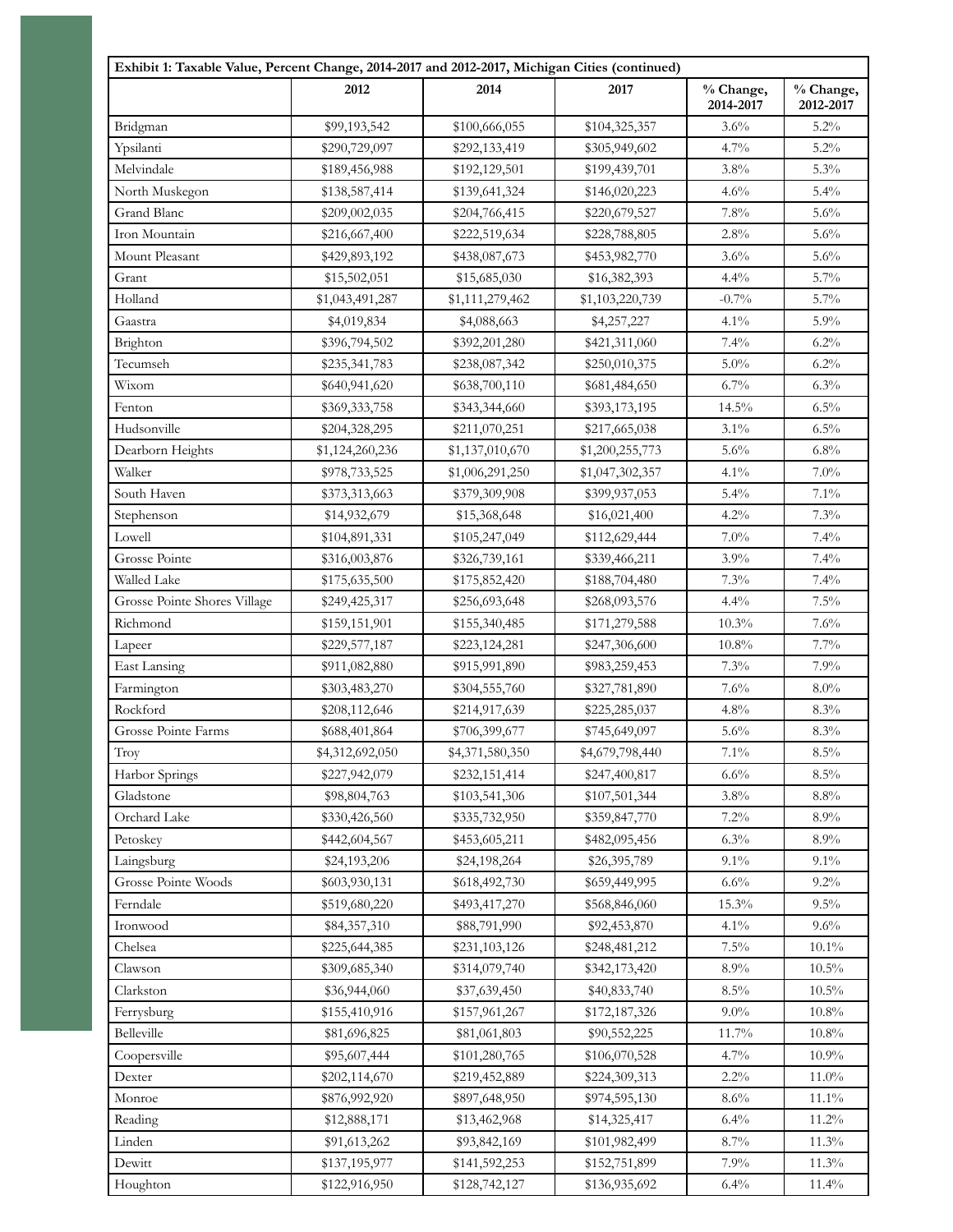| Exhibit 1: Taxable Value, Percent Change, 2014-2017 and 2012-2017, Michigan Cities (continued) |                   |                   |                   |                        |                        |
|------------------------------------------------------------------------------------------------|-------------------|-------------------|-------------------|------------------------|------------------------|
|                                                                                                | 2012              | 2014              | 2017              | % Change,<br>2014-2017 | % Change,<br>2012-2017 |
| Frankenmuth                                                                                    | \$260,643,127     | \$267,169,388     | \$290,777,262     | 8.8%                   | 11.6%                  |
| South Lyon                                                                                     | \$306,639,810     | \$313,692,530     | \$342,282,030     | 9.1%                   | 11.6%                  |
| Rochester Hills                                                                                | \$2,972,809,776   | \$3,081,834,350   | \$3,321,014,620   | 7.8%                   | 11.7%                  |
| New Baltimore                                                                                  | \$332,470,139     | \$344,114,064     | \$371,987,462     | 8.1%                   | 11.9%                  |
| Lake Angelus                                                                                   | \$65,142,210      | \$67,937,740      | \$72,942,900      | 7.4%                   | 12.0%                  |
| Frankfort                                                                                      | \$76,434,721      | \$81,140,836      | \$85,737,415      | 5.7%                   | 12.2%                  |
| New Buffalo                                                                                    | \$200,257,917     | \$208,679,557     | \$224,808,880     | 7.7%                   | 12.3%                  |
| Sylvan Lake                                                                                    | \$78,459,860      | \$79,925,380      | \$88,138,620      | 10.3%                  | 12.3%                  |
| Caseville                                                                                      | \$32,308,623      | \$34,659,714      | \$36,299,421      | 4.7%                   | 12.4%                  |
| Mackinac Island                                                                                | \$202,332,226     | \$215,143,364     | \$227,460,651     | 5.7%                   | 12.4%                  |
| Rochester                                                                                      | \$627,374,220     | \$651,573,650     | \$705,420,760     | 8.3%                   | $12.4\%$               |
| Plymouth                                                                                       | \$452,519,944     | \$465,354,235     | \$513,665,461     | 10.4%                  | 13.5%                  |
| <b>Bloomfield Hills</b>                                                                        | \$713,564,170     | \$736,186,900     | \$822,148,110     | 11.7%                  | 15.2%                  |
| Keego Harbor                                                                                   | \$80,059,450      | \$79,488,300      | \$92,276,520      | $16.1\%$               | $15.3\%$               |
| Northville                                                                                     | \$327,934,051     | \$340,297,212     | \$378,613,512     | 11.3%                  | $15.5\%$               |
| Wayland                                                                                        | \$89,631,840      | \$94,083,004      | \$103,847,395     | 10.4%                  | 15.9%                  |
| Royal Oak                                                                                      | \$2,196,356,290   | \$2,268,034,710   | \$2,549,382,070   | 12.4%                  | 16.1%                  |
| Marquette                                                                                      | \$624,692,825     | \$716,221,430     | \$725,591,192     | 1.3%                   | 16.2%                  |
| Petersburg                                                                                     | \$17,680,125      | \$18,529,498      | \$20,562,224      | 11.0%                  | 16.3%                  |
| Pleasant Ridge                                                                                 | \$125,258,290     | \$132,401,790     | \$145,722,450     | $10.1\%$               | 16.3%                  |
| Negaunee                                                                                       | \$85,666,128      | \$94,064,362      | \$99,908,213      | 6.2%                   | 16.6%                  |
| Village of Douglas                                                                             | \$126,671,658     | \$131,132,974     | \$147,848,874     | 12.7%                  | 16.7%                  |
| Huntington Woods                                                                               | \$293,384,570     | \$308,781,030     | \$342,689,140     | 11.0%                  | 16.8%                  |
| Ann Arbor                                                                                      | \$4,683,218,542   | \$4,969,658,166   | \$5,495,586,758   | 10.6%                  | 17.3%                  |
| Ishpeming                                                                                      | \$99,479,829      | \$113,983,133     | \$116,888,813     | $2.5\%$                | 17.5%                  |
| Berkley                                                                                        | \$454,037,820     | \$473,817,278     | \$535,721,820     | 13.1%                  | $18.0\%$               |
| Novi                                                                                           | \$2,920,333,650   | \$3,070,872,210   | \$3,450,116,990   | 12.3%                  | 18.1%                  |
| Saugatuck                                                                                      | \$121,166,531     | \$124,831,359     | \$143,225,139     | 14.7%                  | 18.2%                  |
| <b>Traverse City</b>                                                                           | \$808,739,259     | \$850,571,708     | \$961,957,883     | 13.1%                  | 18.9%                  |
| <b>East Grand Rapids</b>                                                                       | \$545,263,594     | \$585,718,708     | \$656,187,021     | $12.0\%$               | 20.3%                  |
| Birmingham                                                                                     | \$1,791,720,590   | \$1,895,084,170   | \$2,220,344,410   | 17.2%                  | 23.9%                  |
| Hancock                                                                                        | \$85,385,345      | \$109,157,471     | \$109,107,851     | $0.0\%$                | 27.8%                  |
| Carson City                                                                                    | \$77,571,257      | \$74,087,230      | \$110,781,775     | 49.5%                  | 42.8%                  |
| Zeeland                                                                                        | \$274,219,754     | \$355,923,079     | \$510,506,158     | 43.4%                  | 86.2%                  |
|                                                                                                | \$126,995,116,675 | \$125,288,162,576 | \$127,550,911,519 | 1.8%                   | 0.4%                   |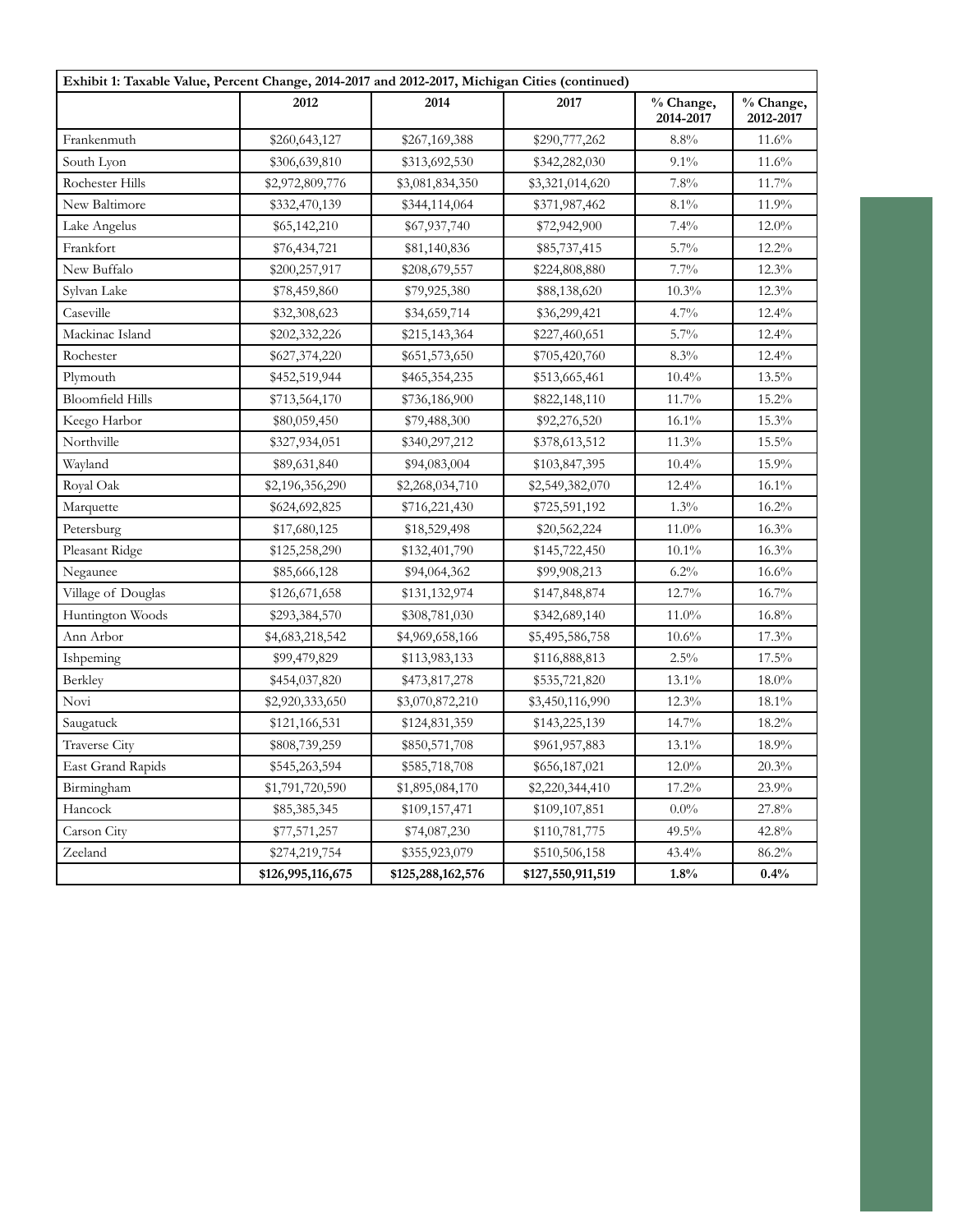|                    |                  | Exhibit 2: Percent Change in Taxable Value, 2008-2017, Michigan Cities |           |
|--------------------|------------------|------------------------------------------------------------------------|-----------|
|                    | 2008             | 2017                                                                   | % Change  |
| Ecorse             | \$277,869,364    | \$108,716,260                                                          | $-60.9\%$ |
| Flint              | \$1,643,424,483  | \$714,582,817                                                          | $-56.5%$  |
| Luna Pier          | \$102,758,133    | \$46,025,114                                                           | $-55.2%$  |
| Pontiac            | \$1,472,949,920  | \$686,237,450                                                          | $-53.4%$  |
| Harper Woods       | \$422,294,124    | \$207,212,843                                                          | $-50.9%$  |
| Hazel Park         | \$345,542,700    | \$180,444,330                                                          | $-47.8%$  |
| Inkster            | \$371,457,937    | \$195,900,059                                                          | $-47.3%$  |
| Wayne              | \$603,845,055    | \$335,780,241                                                          | $-44.4%$  |
| Center Line        | \$250,307,682    | \$142,283,460                                                          | $-43.2\%$ |
| Evart              | \$53,681,686     | \$30,573,891                                                           | $-43.0\%$ |
| River Rouge        | \$346,917,092    | \$198,317,139                                                          | $-42.8%$  |
| Eastpointe         | \$785,766,656    | \$450,258,308                                                          | $-42.7\%$ |
| Detroit            | \$10,031,267,735 | \$6,038,052,029                                                        | $-39.8%$  |
| Mount Morris       | \$45,410,703     | \$27,557,432                                                           | $-39.3%$  |
| Litchfield         | \$51,483,448     | \$32,038,944                                                           | $-37.8%$  |
| Oak Park           | \$728,574,330    | \$458,935,120                                                          | $-37.0%$  |
| Milan              | \$242,722,844    | \$154,029,904                                                          | $-36.5%$  |
| Roseville          | \$1,362,969,005  | \$865,272,771                                                          | $-36.5%$  |
| Saginaw            | \$721,640,702    | \$459,595,604                                                          | $-36.3%$  |
| Madison Heights    | \$1,207,191,170  | \$770,671,510                                                          | $-36.2%$  |
| Southfield         | \$3,752,556,640  | \$2,427,593,700                                                        | $-35.3%$  |
| Highland Park      | \$175,384,497    | \$114,743,502                                                          | $-34.6%$  |
| Muskegon Heights   | \$136,871,309    | \$90,098,519                                                           | $-34.2%$  |
| Reed City          | \$57,100,997     | \$37,641,569                                                           | $-34.1\%$ |
| Lincoln Park       | \$792,136,543    | \$523,776,503                                                          | $-33.9%$  |
| Albion             | \$121,521,402    | \$80,485,006                                                           | $-33.8%$  |
| Lathrup Village    | \$189,353,180    | \$125,854,280                                                          | $-33.5%$  |
| Romulus            | \$1,294,422,369  | \$867,144,649                                                          | $-33.0%$  |
| Swartz Creek       | \$216,018,349    | \$145,856,238                                                          | $-32.5%$  |
| Auburn Hills       | \$2,290,661,390  | \$1,547,115,934                                                        | $-32.5\%$ |
| Warren             | \$4,708,677,833  | \$3,230,375,517                                                        | $-31.4\%$ |
| Marine City        | \$132,154,124    | \$91,065,246                                                           | $-31.1\%$ |
| Garden City        | \$726,985,761    | \$502,810,365                                                          | $-30.8\%$ |
| Burton             | \$786,511,534    | \$549,985,057                                                          | $-30.1\%$ |
| Allen Park         | \$1,037,125,624  | \$727,770,975                                                          | $-29.8%$  |
| Mount Clemens      | \$445,235,680    | \$313,102,982                                                          | $-29.7%$  |
| Taylor             | \$1,814,558,604  | \$1,278,680,855                                                        | $-29.5%$  |
| Sandusky           | \$75,834,727     | \$53,798,416                                                           | $-29.1\%$ |
| Westland           | \$2,311,265,832  | \$1,649,326,843                                                        | $-28.6%$  |
| Fraser             | \$599,595,298    | \$429,682,310                                                          | $-28.3%$  |
| Dearborn           | \$4,349,520,577  | \$3,121,279,860                                                        | $-28.2%$  |
| Croswell           | \$48,080,455     | \$34,876,958                                                           | $-27.5%$  |
| Saint Clair Shores | \$2,008,069,650  | \$1,459,695,600                                                        | $-27.3%$  |
| Farmington Hills   | \$4,411,543,260  | \$3,207,859,580                                                        | $-27.3%$  |
| Bronson            | \$41,035,042     | \$29,992,339                                                           | $-26.9%$  |
| Dearborn Heights   | \$1,639,408,313  | \$1,200,255,773                                                        | $-26.8%$  |
| Port Huron         | \$794,198,375    | \$581,829,214                                                          | $-26.7%$  |
| Vassar             | \$52,958,053     | \$38,922,070                                                           | $-26.5%$  |
| Walled Lake        | \$255,616,850    | \$188,704,480                                                          | $-26.2%$  |
| Flat Rock          | \$383,542,519    | \$283,149,978                                                          | $-26.2%$  |
| Otsego             | \$110,745,250    | \$81,835,606                                                           | $-26.1\%$ |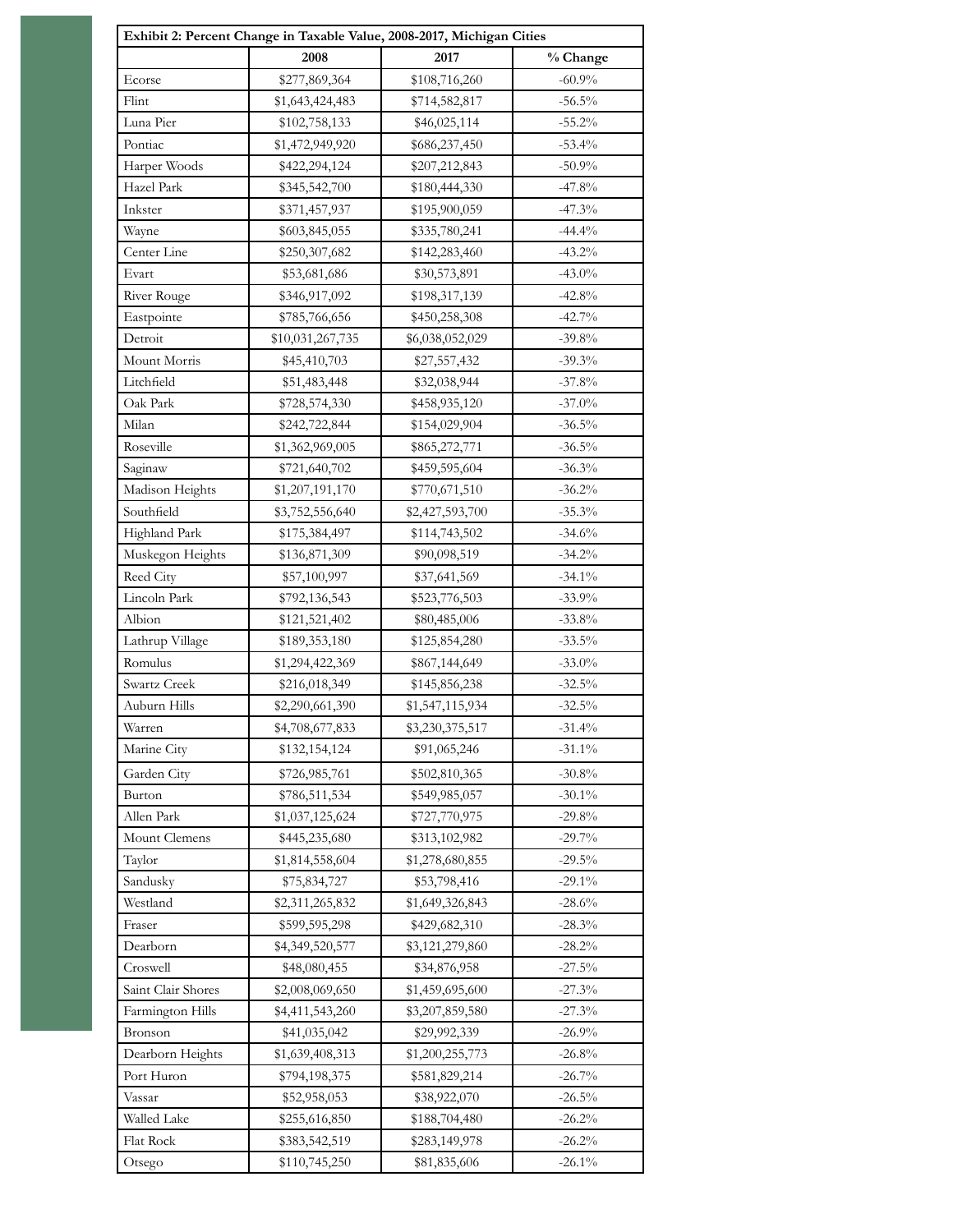| Exhibit 2: Percent Change in Taxable Value, 2008-2017, Michigan Cities (continued) |                 |                 |           |  |  |
|------------------------------------------------------------------------------------|-----------------|-----------------|-----------|--|--|
|                                                                                    | 2008            | 2017            | % Change  |  |  |
| Southgate                                                                          | \$893,350,381   | \$661,730,769   | $-25.9%$  |  |  |
| Flushing                                                                           | \$242,851,349   | \$180,209,230   | $-25.8%$  |  |  |
| Trenton                                                                            | \$826,252,849   | \$616,669,244   | $-25.4%$  |  |  |
| Caro                                                                               | \$128,471,654   | \$95,921,186    | $-25.3%$  |  |  |
| Adrian                                                                             | \$461,039,614   | \$344,482,877   | $-25.3%$  |  |  |
| Muskegon                                                                           | \$745,111,000   | \$558,213,402   | $-25.1\%$ |  |  |
| Rockwood                                                                           | \$96,033,533    | \$72,207,951    | $-24.8%$  |  |  |
| Allegan                                                                            | \$170,636,321   | \$128,380,675   | $-24.8%$  |  |  |
| Jonesville                                                                         | \$63,444,605    | \$47,894,040    | $-24.5\%$ |  |  |
| <b>Brown City</b>                                                                  | \$25,503,757    | \$19,306,163    | $-24.3%$  |  |  |
| Hamtramck                                                                          | \$252,588,453   | \$191,236,246   | $-24.3%$  |  |  |
| Wyandotte                                                                          | \$708,265,149   | \$536,239,260   | $-24.3%$  |  |  |
| Hillsdale                                                                          | \$162,494,303   | \$123,105,538   | $-24.2%$  |  |  |
| Ypsilanti                                                                          | \$402,643,702   | \$305,949,602   | $-24.0%$  |  |  |
| Woodhaven                                                                          | \$612,512,587   | \$466,084,878   | $-23.9%$  |  |  |
| Au Gres                                                                            | \$36,277,249    | \$27,755,962    | $-23.5%$  |  |  |
| Algonac                                                                            | \$127,981,203   | \$97,962,337    | $-23.5\%$ |  |  |
| <b>GP</b> Shores                                                                   | \$349,405,098   | \$268,093,576   | $-23.3%$  |  |  |
| Jackson                                                                            | \$768,262,890   | \$590,875,184   | $-23.1\%$ |  |  |
| Yale                                                                               | \$40,221,721    | \$30,946,480    | $-23.1\%$ |  |  |
| East Jordan                                                                        | \$70,414,761    | \$54,209,238    | $-23.0\%$ |  |  |
| Howell                                                                             | \$390,903,254   | \$301,840,913   | $-22.8%$  |  |  |
| Wixom                                                                              | \$878,809,750   | \$681,484,650   | $-22.5%$  |  |  |
| St. Clair                                                                          | \$246,506,238   | \$191,274,071   | $-22.4%$  |  |  |
| Ionia                                                                              | \$125,625,908   | \$97,496,700    | $-22.4%$  |  |  |
| Riverview                                                                          | \$386,248,826   | \$300,099,473   | $-22.3%$  |  |  |
| Grosse Pointe Woods                                                                | \$847,756,558   | \$659,449,995   | $-22.2%$  |  |  |
| Farmington                                                                         | \$419,820,960   | \$327,781,890   | $-21.9%$  |  |  |
| Livonia                                                                            | \$5,028,791,640 | \$3,929,475,195 | $-21.9%$  |  |  |
| Roosevelt Park                                                                     | \$127,521,810   | \$99,684,360    | $-21.8%$  |  |  |
| Grand Blanc                                                                        | \$278,937,640   | \$220,679,527   | $-20.9%$  |  |  |
| Hudson                                                                             | \$52,944,324    | \$41,909,178    | $-20.8%$  |  |  |
| Grayling                                                                           | \$59,631,589    | \$47,267,838    | $-20.7%$  |  |  |
| Onaway                                                                             | \$15,363,670    | \$12,200,435    | $-20.6%$  |  |  |
| Keego Harbor                                                                       | \$115,894,820   | \$92,276,520    | $-20.4%$  |  |  |
| <b>Sterling Heights</b>                                                            | \$5,095,797,200 | \$4,063,699,522 | $-20.3%$  |  |  |
| Dowagiac                                                                           | \$103,979,211   | \$83,016,583    | $-20.2%$  |  |  |
| <b>Battle Creek</b>                                                                | \$1,496,722,621 | \$1,201,286,395 | $-19.7\%$ |  |  |
| Manton                                                                             | \$19,106,125    | \$15,358,879    | $-19.6%$  |  |  |
| Utica                                                                              | \$227,964,033   | \$183,473,118   | $-19.5\%$ |  |  |
| Bay City                                                                           | \$649,297,307   | \$525,242,541   | $-19.1%$  |  |  |
| Lansing                                                                            | \$2,496,988,704 | \$2,022,923,906 | $-19.0\%$ |  |  |
| <b>Imlay City</b>                                                                  | \$118,413,318   | \$95,954,427    | $-19.0\%$ |  |  |
| Harbor Beach                                                                       | \$57,677,190    | \$46,752,141    | $-18.9%$  |  |  |
| Rose City                                                                          | \$13,926,465    | \$11,312,640    | $-18.8%$  |  |  |
| White Cloud                                                                        | \$21,197,889    | \$17,225,373    | $-18.7%$  |  |  |
| Durand                                                                             | \$76,462,100    | \$62,470,107    | $-18.3\%$ |  |  |
| Sturgis                                                                            | \$274,032,283   | \$224,031,034   | $-18.2%$  |  |  |
| Clio                                                                               | \$49,884,181    | \$40,869,682    | $-18.1\%$ |  |  |
| Marysville                                                                         | \$434,744,258   | \$357,912,610   | $-17.7%$  |  |  |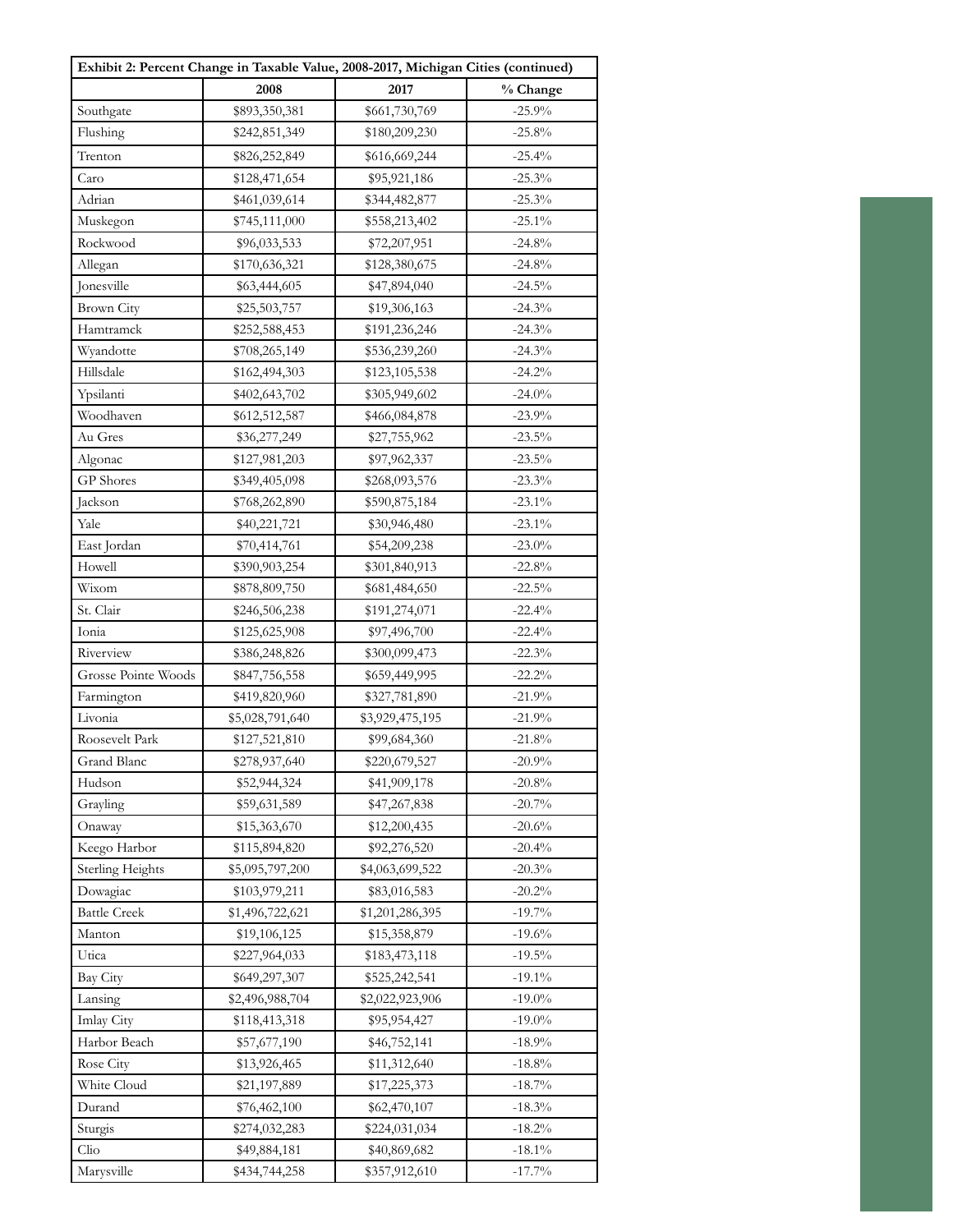| Exhibit 2: Percent Change in Taxable Value, 2008-2017, Michigan Cities (continued) |                 |                 |                  |  |  |
|------------------------------------------------------------------------------------|-----------------|-----------------|------------------|--|--|
|                                                                                    | 2008            | 2017            | % Change         |  |  |
| Perry                                                                              | \$49,855,184    | \$41,320,078    | $-17.1\%$        |  |  |
| Three Rivers                                                                       | \$200,978,193   | \$166,588,458   | $-17.1%$         |  |  |
| Davison                                                                            | \$126,136,363   | \$104,578,193   | $-17.1\%$        |  |  |
| Gladwin                                                                            | \$72,241,525    | \$59,945,211    | $-17.0\%$        |  |  |
| Leslie                                                                             | \$42,300,766    | \$35,161,340    | $-16.9%$         |  |  |
| Coldwater                                                                          | \$337,795,278   | \$280,857,253   | $-16.9%$         |  |  |
| Gibralter                                                                          | \$159,979,854   | \$133,147,078   | $-16.8%$         |  |  |
| Sylvan Lake                                                                        | \$105,523,320   | \$88,138,620    | $-16.5\%$        |  |  |
| Parchment                                                                          | \$49,317,173    | \$41,245,998    | $-16.4%$         |  |  |
| Clawson                                                                            | \$408,484,640   | \$342,173,420   | $-16.2%$         |  |  |
| Gaylord                                                                            | \$201,149,490   | \$168,873,062   | $-16.0\%$        |  |  |
| Marlette                                                                           | \$39,483,673    | \$33,159,322    | $-16.0\%$        |  |  |
| Troy                                                                               | \$5,562,596,010 | \$4,679,798,440 | $-15.9%$         |  |  |
| Richmond                                                                           | \$203,194,679   | \$171,279,588   | $-15.7\%$        |  |  |
| Scottville                                                                         | \$24,701,523    | \$20,833,852    | $-15.7\%$        |  |  |
| Eaton Rapids                                                                       | \$132,561,600   | \$111,843,631   | $-15.6%$         |  |  |
| Melvindale                                                                         | \$236,073,120   | \$199,439,701   | $-15.5%$         |  |  |
| Essexville                                                                         | \$85,847,003    | \$72,547,433    | $-15.5\%$        |  |  |
| Fenton                                                                             | \$464,553,252   | \$393,173,195   | $-15.4%$         |  |  |
| Clarkston                                                                          | \$48,217,370    | \$40,833,740    | $-15.3%$         |  |  |
| Owosso                                                                             | \$284,691,905   | \$241,242,463   | $-15.3%$         |  |  |
| New Baltimore                                                                      | \$438,797,171   | \$371,987,462   | $-15.2\%$        |  |  |
| Grosse Pointe                                                                      | \$399,805,620   | \$339,466,211   | $-15.1\%$        |  |  |
| Fennville                                                                          | \$24,975,236    | \$21,209,668    | $-15.1\%$        |  |  |
| Hart                                                                               | \$54,990,080    | \$46,710,551    | $-15.1\%$        |  |  |
| Manistique                                                                         | \$63,930,135    | \$54,456,321    | $-14.8%$         |  |  |
| Petersburg                                                                         | \$24,118,900    | \$20,562,224    | $-14.7%$         |  |  |
| South Lyon                                                                         | \$401,329,860   | \$342,282,030   | $-14.7\%$        |  |  |
| Marshall                                                                           | \$230,098,937   | \$197,050,191   | $-14.4%$         |  |  |
| Montrose                                                                           | \$27,390,985    | \$23,467,566    | $-14.3%$         |  |  |
| Standish                                                                           | \$40,515,023    | \$34,741,761    | $-14.2%$         |  |  |
| <b>Big Rapids</b>                                                                  | \$171,585,676   | \$147,770,354   | $-13.9%$         |  |  |
| Whitehall                                                                          | \$120,824,416   | \$104,371,169   | $\text{-}13.6\%$ |  |  |
| Tawas City                                                                         | \$62,844,291    | \$54,415,285    | $-13.4%$         |  |  |
| Kalamazoo                                                                          | \$1,723,990,894 | \$1,494,766,744 | $-13.3%$         |  |  |
| Memphis                                                                            | \$28,479,535    | \$24,694,801    | $-13.3%$         |  |  |
| Wyoming                                                                            | \$2,276,643,173 | \$1,983,103,037 | $-12.9%$         |  |  |
| Tecumseh                                                                           | \$286,569,339   | \$250,010,375   | $-12.8%$         |  |  |
| Cheboygan                                                                          | \$118,959,174   | \$103,864,693   | $-12.7%$         |  |  |
| Mcbain                                                                             | \$22,275,025    | \$19,468,673    | $-12.6%$         |  |  |
| Ferndale                                                                           | \$650,809,480   | \$568,846,060   | $-12.6%$         |  |  |
| Niles                                                                              | \$213,441,842   | \$187,023,786   | $-12.4%$         |  |  |
| Alpena                                                                             | \$265,164,166   | \$232,773,953   | $-12.2%$         |  |  |
| <b>Bad Axe</b>                                                                     | \$89,391,481    | \$78,487,316    | $-12.2%$         |  |  |
| Cadillac                                                                           | \$255,430,446   | \$224,328,384   | $-12.2\%$        |  |  |
| Belding                                                                            | \$97,679,310    | \$85,822,594    | $-12.1\%$        |  |  |
| Corunna                                                                            | \$61,698,382    | \$54,255,287    | $-12.1\%$        |  |  |
| Watervliet                                                                         | \$30,769,405    | \$27,101,090    | $-11.9%$         |  |  |
| Linden                                                                             | \$115,770,835   | \$101,982,499   | $-11.9%$         |  |  |
| Saline                                                                             | \$451,952,425   | \$398,697,653   | $-11.8%$         |  |  |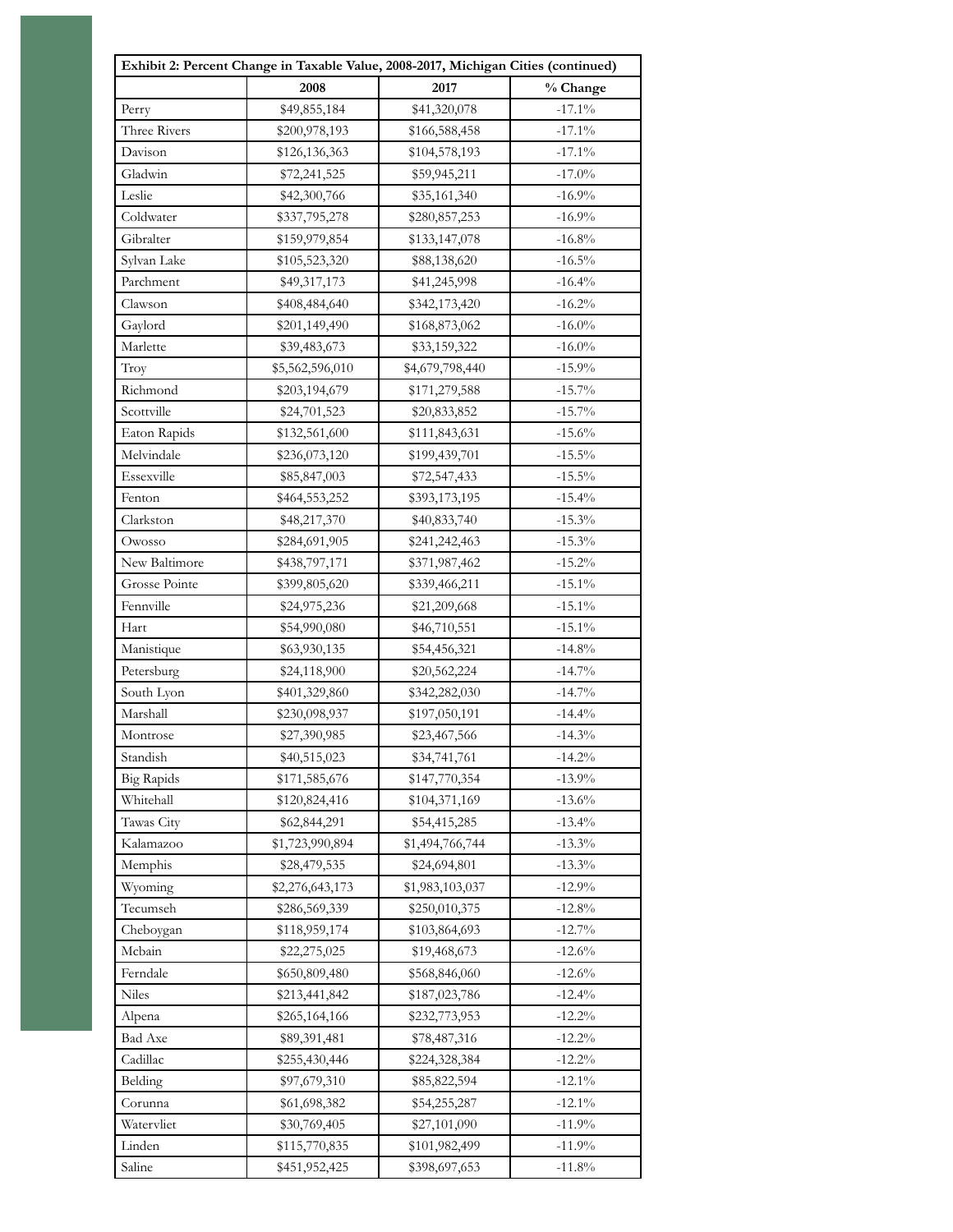| Exhibit 2: Percent Change in Taxable Value, 2008-2017, Michigan Cities (continued) |                 |                 |           |  |  |
|------------------------------------------------------------------------------------|-----------------|-----------------|-----------|--|--|
|                                                                                    | 2008            | 2017            | % Change  |  |  |
| Belleville                                                                         | \$102,502,461   | \$90,552,225    | $-11.7%$  |  |  |
| Springfield                                                                        | \$90,541,500    | \$80,139,404    | $-11.5\%$ |  |  |
| Rochester Hills                                                                    | \$3,742,654,190 | \$3,321,014,620 | $-11.3%$  |  |  |
| Coopersville                                                                       | \$118,718,138   | \$106,070,528   | $-10.7\%$ |  |  |
| Morenci                                                                            | \$41,511,169    | \$37,122,714    | $-10.6%$  |  |  |
| Williamston                                                                        | \$120,399,636   | \$107,803,841   | $-10.5\%$ |  |  |
| Zilwaukee                                                                          | \$44,714,040    | \$40,293,658    | $-9.9\%$  |  |  |
| Grosse Pointe Farms                                                                | \$823,496,208   | \$745,649,097   | $-9.5%$   |  |  |
| Greenville                                                                         | \$241,460,246   | \$218,870,158   | $-9.4%$   |  |  |
| Fremont                                                                            | \$145,568,248   | \$131,989,009   | $-9.3%$   |  |  |
| Pinconning                                                                         | \$28,938,081    | \$26,273,601    | $-9.2\%$  |  |  |
| Kentwood                                                                           | \$2,084,600,493 | \$1,894,714,015 | $-9.1\%$  |  |  |
| Manistee                                                                           | \$206,309,448   | \$187,736,897   | $-9.0\%$  |  |  |
| Plainwell                                                                          | \$90,760,745    | \$82,626,172    | $-9.0\%$  |  |  |
| Montague                                                                           | \$83,159,686    | \$75,809,507    | $-8.8\%$  |  |  |
| Orchard Lake                                                                       | \$394,399,250   | \$359,847,770   | $-8.8\%$  |  |  |
| Petoskey                                                                           | \$527,318,995   | \$482,095,456   | $-8.6%$   |  |  |
| Grandville                                                                         | \$707,152,465   | \$646,679,915   | $-8.6%$   |  |  |
| Rochester                                                                          | \$770,822,930   | \$705,420,760   | $-8.5\%$  |  |  |
| <b>Bloomfield Hills</b>                                                            | \$897,045,090   | \$822,148,110   | $-8.3\%$  |  |  |
| Hudsonville                                                                        | \$237,413,044   | \$217,665,038   | $-8.3\%$  |  |  |
| Charlotte                                                                          | \$227,609,491   | \$208,699,398   | $-8.3\%$  |  |  |
| Galesburg                                                                          | \$28,878,140    | \$26,570,853    | $-8.0\%$  |  |  |
| Newaygo                                                                            | \$58,403,550    | \$53,854,355    | $-7.8%$   |  |  |
| Saint Ignace                                                                       | \$87,159,062    | \$80,637,890    | $-7.5\%$  |  |  |
| East Tawas                                                                         | \$84,694,960    | \$78,562,044    | $-7.2%$   |  |  |
| Beaverton                                                                          | \$19,825,390    | \$18,395,682    | $-7.2%$   |  |  |
| Portage                                                                            | \$2,092,150,966 | \$1,946,149,763 | $-7.0\%$  |  |  |
| Benton Harbor                                                                      | \$126,570,692   | \$118,162,507   | $-6.6%$   |  |  |
| Omer                                                                               | \$5,083,603     | \$4,760,583     | $-6.4%$   |  |  |
| St Johns                                                                           | \$212,496,242   | \$199,298,364   | $-6.2%$   |  |  |
| St Louis                                                                           | \$51,922,635    | \$48,705,050    | $-6.2%$   |  |  |
| Coleman                                                                            | \$18,210,760    | \$17,141,724    | $-5.9\%$  |  |  |
| Grant                                                                              | \$17,392,207    | \$16,382,393    | $-5.8\%$  |  |  |
| Norton Shores                                                                      | \$925,950,710   | \$872,365,200   | $-5.8\%$  |  |  |
| Whittemore                                                                         | \$4,992,959     | \$4,709,763     | $-5.7\%$  |  |  |
| Laingsburg                                                                         | \$27,968,341    | \$26,395,789    | $-5.6%$   |  |  |
| Grosse Pointe Park                                                                 | \$610,311,704   | \$576,246,808   | $-5.6\%$  |  |  |
| Caseville                                                                          | \$38,340,516    | \$36,299,421    | $-5.3\%$  |  |  |
| Lapeer                                                                             | \$260,722,515   | \$247,306,600   | $-5.1\%$  |  |  |
| Brighton                                                                           | \$443,628,040   | \$421,311,060   | $-5.0\%$  |  |  |
| Grand Rapids                                                                       | \$4,868,590,553 | \$4,629,447,243 | $-4.9%$   |  |  |
| Auburn                                                                             | \$52,989,865    | \$50,399,854    | $-4.9%$   |  |  |
| Chelsea                                                                            | \$260,619,945   | \$248,481,212   | $-4.7%$   |  |  |
| Harrisville                                                                        | \$16,718,850    | \$15,944,820    | $-4.6%$   |  |  |
| Munising                                                                           | \$64,008,347    | \$61,047,806    | $-4.6%$   |  |  |
| Holland                                                                            | \$1,150,747,812 | \$1,103,220,739 | $-4.1\%$  |  |  |
| Grand Ledge                                                                        | \$221,079,590   | \$211,972,805   | $-4.1\%$  |  |  |
| Novi                                                                               | \$3,582,448,240 | \$3,450,116,990 | $-3.7%$   |  |  |
| Gobles                                                                             | \$13,266,353    | \$12,809,566    | $-3.4%$   |  |  |
|                                                                                    |                 |                 |           |  |  |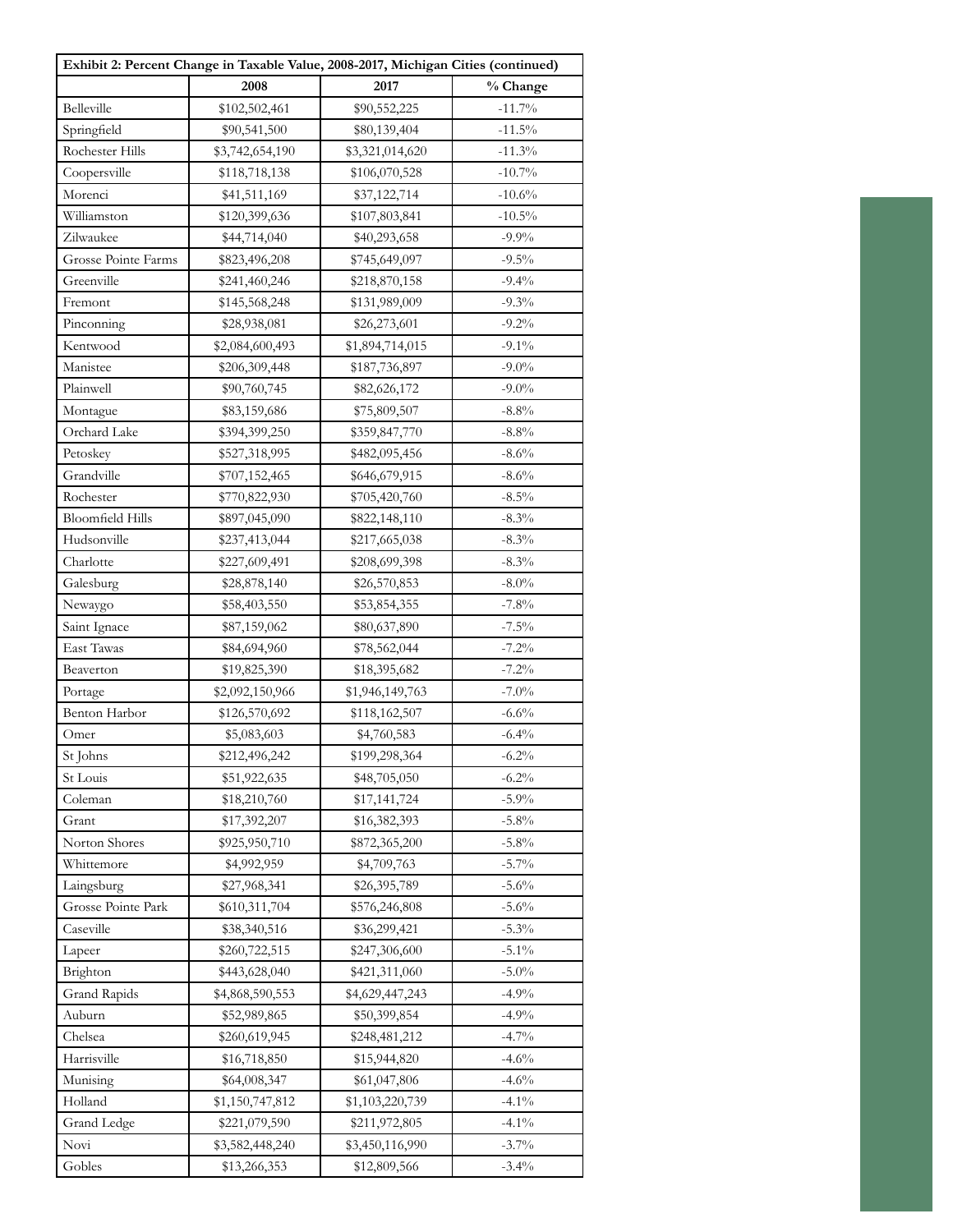| Exhibit 2: Percent Change in Taxable Value, 2008-2017, Michigan Cities (continued) |                 |                 |                 |  |  |
|------------------------------------------------------------------------------------|-----------------|-----------------|-----------------|--|--|
|                                                                                    | 2008            | 2017            | % Change        |  |  |
| Stanton                                                                            | \$24,097,001    | \$23,312,947    | $-3.3%$         |  |  |
| Hastings                                                                           | \$193,631,073   | \$187,827,919   | $-3.0\%$        |  |  |
| Portland                                                                           | \$95,884,908    | \$93,055,873    | $-3.0\%$        |  |  |
| Bridgman                                                                           | \$107,311,912   | \$104,325,357   | $-2.8%$         |  |  |
| Grand Haven                                                                        | \$561,603,485   | \$546,984,677   | $-2.6%$         |  |  |
| <b>Boyne City</b>                                                                  | \$189,376,047   | \$184,749,876   | $-2.4%$         |  |  |
| Coloma                                                                             | \$34,916,208    | \$34,128,723    | $-2.3\%$        |  |  |
| Ludington                                                                          | \$264,416,583   | \$260,066,165   | $-1.6%$         |  |  |
| Buchanan                                                                           | \$87,185,031    | \$85,874,433    | $-1.5\%$        |  |  |
| Alma                                                                               | \$156,447,366   | \$154,538,796   | $\text{-}1.2\%$ |  |  |
| Lowell                                                                             | \$113,989,756   | \$112,629,444   | $-1.2\%$        |  |  |
| Northville                                                                         | \$383,005,247   | \$378,613,512   | $-1.1\%$        |  |  |
| Sault Sainte Marie                                                                 | \$279,644,638   | \$277,051,661   | $-0.9%$         |  |  |
| Midland                                                                            | \$2,091,854,200 | \$2,074,062,031 | $-0.9\%$        |  |  |
| Olivet                                                                             | \$15,469,543    | \$15,344,714    | $-0.8%$         |  |  |
| Norway                                                                             | \$54,253,634    | \$54,142,635    | $-0.2\%$        |  |  |
| Clare                                                                              | \$84,821,983    | \$84,736,643    | $-0.1\%$        |  |  |
| North Muskegon                                                                     | \$146,068,385   | \$146,020,223   | $0.0\%$         |  |  |
| Rogers City                                                                        | \$68,330,983    | \$68,360,768    | $0.0\%$         |  |  |
| Berkley                                                                            | \$534,407,938   | \$535,721,820   | 0.2%            |  |  |
| Ithaca                                                                             | \$63,203,029    | \$63,420,064    | 0.3%            |  |  |
| Monroe                                                                             | \$970,390,600   | \$974,595,130   | 0.4%            |  |  |
| Walker                                                                             | \$1,042,271,973 | \$1,047,302,357 | 0.5%            |  |  |
| Mason                                                                              | \$222,574,119   | \$223,878,350   | $0.6\%$         |  |  |
| <b>East Lansing</b>                                                                | \$975,983,770   | \$983,259,453   | 0.7%            |  |  |
| Hartford                                                                           | \$32,898,520    | \$33,179,074    | 0.9%            |  |  |
| West Branch                                                                        | \$65,844,393    | \$66,673,526    | 1.3%            |  |  |
| Reading                                                                            | \$14,131,015    | \$14,325,417    | 1.4%            |  |  |
| Iron River                                                                         | \$50,374,798    | \$51,143,661    | $1.5\%$         |  |  |
| Bangor                                                                             | \$30,414,887    | \$30,989,570    | 1.9%            |  |  |
| Ovid                                                                               | \$30,980,073    | \$31,610,708    | 2.0%            |  |  |
| Cedar Springs                                                                      | \$73,713,130    | \$75,261,732    | 2.1%            |  |  |
| Dewitt                                                                             | \$149,508,487   | \$152,751,899   | $2.2\%$         |  |  |
| Harrison                                                                           | \$52,285,766    | \$53,673,275    | 2.7%            |  |  |
| Charlevoix                                                                         | \$239,030,297   | \$246,117,605   | $3.0\%$         |  |  |
| Royal Oak                                                                          | \$2,455,393,430 | \$2,549,382,070 | 3.8%            |  |  |
| Rockford                                                                           | \$216,057,264   | \$225,285,037   | 4.3%            |  |  |
| Dexter                                                                             | \$214,939,853   | \$224,309,313   | 4.4%            |  |  |
| Lake Angelus                                                                       | \$69,662,380    | \$72,942,900    | $4.7\%$         |  |  |
| Lake City                                                                          | \$27,413,287    | \$28,770,417    | $5.0\%$         |  |  |
| Crystal Falls                                                                      | \$21,761,967    | \$22,977,303    | 5.6%            |  |  |
| Birmingham                                                                         | \$2,100,386,533 | \$2,220,344,410 | 5.7%            |  |  |
| Huntington Woods                                                                   | \$323,814,230   | \$342,689,140   | 5.8%            |  |  |
| Kingsford                                                                          | \$119,351,539   | \$126,473,328   | $6.0\%$         |  |  |
| Bessemer                                                                           | \$26,821,267    | \$28,490,519    | $6.2\%$         |  |  |
| Plymouth                                                                           | \$483,326,523   | \$513,665,461   | $6.3\%$         |  |  |
| Frankenmuth                                                                        | \$273,478,510   | \$290,777,262   | 6.3%            |  |  |
| Caspian                                                                            | \$12,423,966    | \$13,313,059    | $7.2\%$         |  |  |
| Menominee                                                                          | \$179,184,524   | \$192,326,197   | 7.3%            |  |  |
| Iron Mountain                                                                      | \$212,451,949   | \$228,788,805   | 7.7%            |  |  |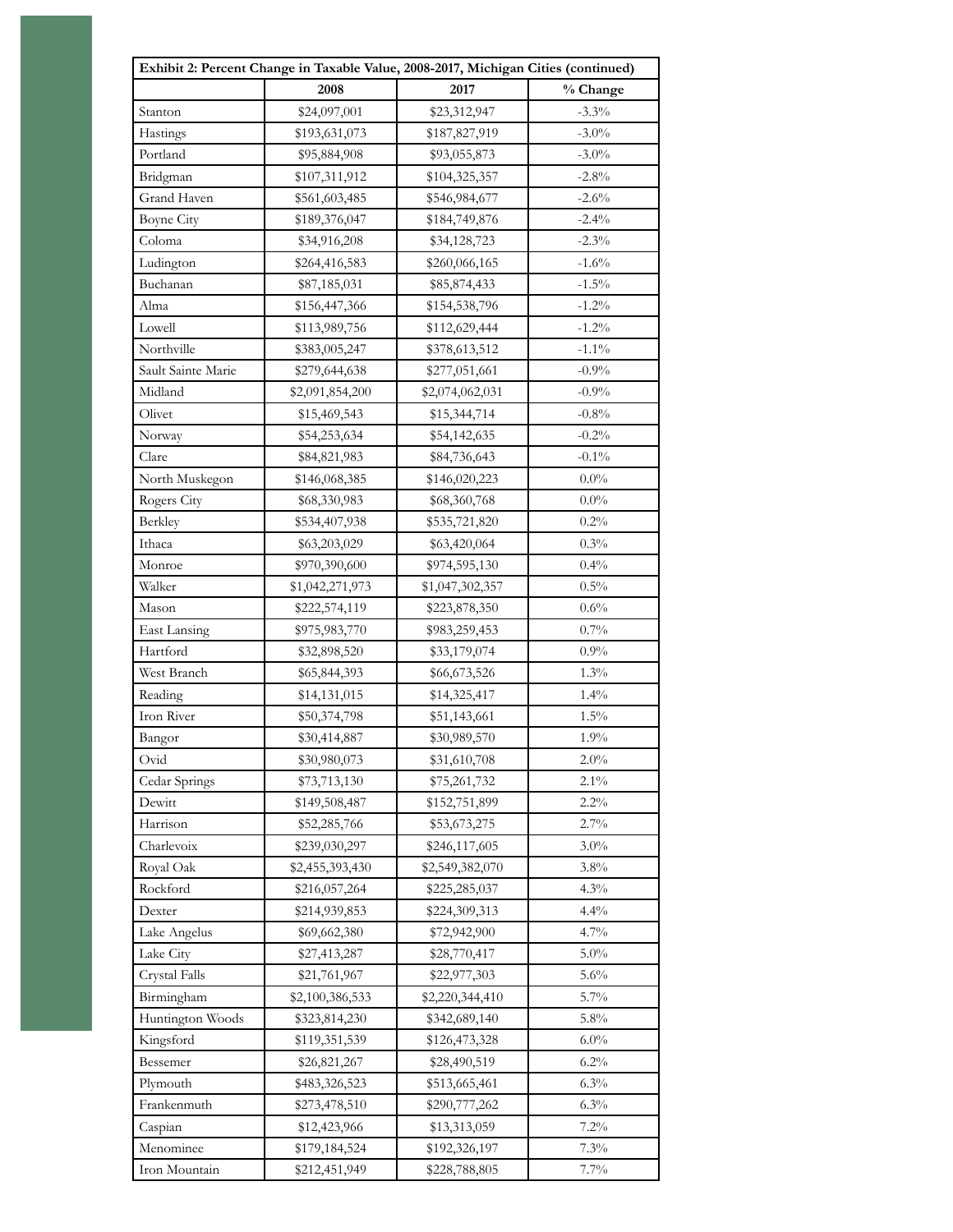| Exhibit 2: Percent Change in Taxable Value, 2008-2017, Michigan Cities (continued) |                   |                   |          |  |  |
|------------------------------------------------------------------------------------|-------------------|-------------------|----------|--|--|
|                                                                                    | 2008              | 2017              | % Change |  |  |
| Mount Pleasant                                                                     | \$420,133,694     | \$453,982,770     | $8.1\%$  |  |  |
| Potterville                                                                        | \$46,984,790      | \$50,865,309      | 8.3%     |  |  |
| Wayland                                                                            | \$95,842,930      | \$103,847,395     | 8.4%     |  |  |
| Pleasant Ridge                                                                     | \$133,331,350     | \$145,722,450     | 9.3%     |  |  |
| Ferrysburg                                                                         | \$156,607,539     | \$172,187,326     | $9.9\%$  |  |  |
| Village of Douglas                                                                 | \$134,455,655     | \$147,848,874     | $10.0\%$ |  |  |
| South Haven                                                                        | \$363,611,411     | \$399,937,053     | $10.0\%$ |  |  |
| Harbor Springs                                                                     | \$224,265,945     | \$247,400,817     | 10.3%    |  |  |
| New Buffalo                                                                        | \$202,281,580     | \$224,808,880     | $11.1\%$ |  |  |
| Saint Joseph                                                                       | \$408,298,471     | \$454,604,354     | 11.3%    |  |  |
| Ann Arbor                                                                          | \$4,898,327,457   | \$5,495,586,758   | 12.2%    |  |  |
| Escanaba                                                                           | \$263,334,112     | \$299,457,853     | 13.7%    |  |  |
| Gladstone                                                                          | \$94,478,627      | \$107,501,344     | 13.8%    |  |  |
| Wakefield                                                                          | \$21,303,724      | \$24,339,495      | 14.2%    |  |  |
| Gaastra                                                                            | \$3,693,507       | \$4,257,227       | 15.3%    |  |  |
| Stephenson                                                                         | \$13,629,088      | \$16,021,400      | 17.6%    |  |  |
| Mackinac Island                                                                    | \$192,500,327     | \$227,460,651     | 18.2%    |  |  |
| Frankfort                                                                          | \$72,199,305      | \$85,737,415      | $18.8\%$ |  |  |
| Ironwood                                                                           | \$77,061,120      | \$92,453,870      | $20.0\%$ |  |  |
| Houghton                                                                           | \$112,872,810     | \$136,935,692     | 21.3%    |  |  |
| Saugatuck                                                                          | \$115,678,037     | \$143,225,139     | 23.8%    |  |  |
| <b>East Grand Rapids</b>                                                           | \$525,682,773     | \$656,187,021     | 24.8%    |  |  |
| Ishpeming                                                                          | \$91,593,234      | \$116,888,813     | 27.6%    |  |  |
| Traverse City                                                                      | \$747,110,960     | \$961,957,883     | 28.8%    |  |  |
| Marquette                                                                          | \$561,531,189     | \$725,591,192     | 29.2%    |  |  |
| Negaunee                                                                           | \$75,138,940      | \$99,908,213      | 33.0%    |  |  |
| Hancock                                                                            | \$76,095,116      | \$109,107,851     | 43.4%    |  |  |
| Carson City                                                                        | \$70,748,190      | \$110,781,775     | 56.6%    |  |  |
| Zeeland                                                                            | \$294,727,710     | \$510,506,158     | 73.2%    |  |  |
|                                                                                    | \$155,509,965,712 | \$127,550,911,519 | $-18.0%$ |  |  |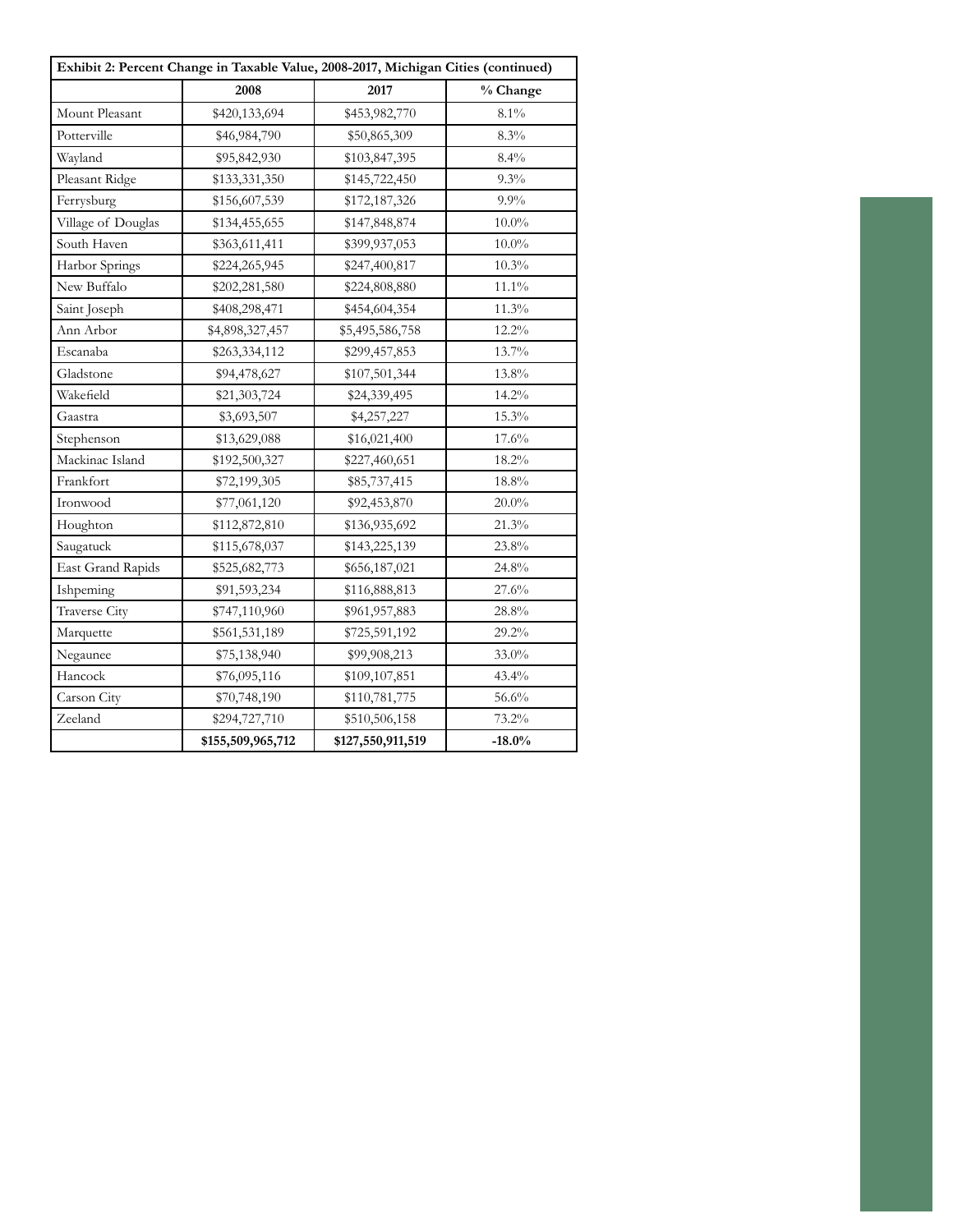| Exhibit 3: Taxable Value Per Capita and % Change, Michigan Cities, 2008 and 2017 |           |           |              |
|----------------------------------------------------------------------------------|-----------|-----------|--------------|
|                                                                                  | 2008      | 2017      | % Change     |
| Hancock City                                                                     | \$16,596  | \$23,802  | 43.4%        |
| Marquette City                                                                   | \$26,378  | \$34,819  | 32.0%        |
| Ironwood City                                                                    | \$14,010  | \$17,920  | 27.9%        |
| Fremont City                                                                     | \$34,816  | \$44,490  | 27.8%        |
| Ishpeming City                                                                   | \$14,110  | \$17,614  | 24.8%        |
| Negaunee City                                                                    | \$16,477  | \$20,561  | 24.8%        |
| Wakefield City                                                                   | \$11,325  | \$13,819  | $22.0\%$     |
| Zeeland City                                                                     | \$52,395  | \$63,774  | 21.7%        |
| Standish City                                                                    | \$21,935  | \$26,633  | 21.4%        |
| Rogers Village                                                                   | \$23,186  | \$27,995  | 20.7%        |
| Escanaba City                                                                    | \$20,674  | \$24,786  | 19.9%        |
| Harbor Beach City                                                                | \$33,319  | \$39,789  | 19.4%        |
| Frankfort City                                                                   | \$53,165  | \$62,900  | 18.3%        |
| Jonesville City                                                                  | \$19,413  | \$22,711  | 17.0%        |
| Mackinac Island City                                                             | \$387,324 | \$451,034 | $16.4\%$     |
| Iron River City                                                                  | \$16,228  | \$18,783  | $15.7\%$     |
| Crystal Falls City                                                               | \$14,288  | \$16,525  | 15.7%        |
| Port Huron City                                                                  | \$17,336  | \$20,042  | 15.6%        |
| Gaastra City                                                                     | \$10,830  | \$12,465  | 15.1%        |
| Menominee City                                                                   | \$20,552  | \$23,622  | 14.9%        |
| Omer City                                                                        | \$15,935  | \$18,286  | 14.8%        |
| Caspian City                                                                     | \$13,682  | \$15,652  | 14.4%        |
| Stephenson City                                                                  | \$15,719  | \$17,975  | 14.4%        |
| Gladstone City                                                                   | \$18,910  | \$21,589  | 14.2%        |
| <b>Bessemer</b> City                                                             | \$13,874  | \$15,823  | 14.0%        |
| Norway City                                                                      | \$18,765  | \$20,911  | $11.4\%$     |
| Whitehall City                                                                   | \$43,555  | \$48,381  | $11.1\%$     |
| Midland City                                                                     | \$49,927  | \$55,417  | $11.0\%$     |
| Kingsford City                                                                   | \$22,741  | \$24,980  | 9.8%         |
| Iron Mountain City                                                               | \$27,292  | \$29,957  | 9.8%         |
| St Joseph City                                                                   | \$48,548  | \$53,272  | 9.7%         |
| Houghton City                                                                    | \$14,727  | \$16,119  | 9.5%         |
| Montague City                                                                    | \$34,707  | \$37,902  | $9.2\%$      |
| Whittemore City                                                                  | \$12,177  | \$13,265  | 8.9%         |
| Traverse City                                                                    | \$50,517  | \$54,950  | 8.8%         |
| Harbor Springs City                                                              | \$177,144 | \$192,497 | 8.7%         |
| South Haven City                                                                 | \$80,462  | \$86,878  | 8.0%         |
| Potterville City                                                                 | \$18,345  | \$19,800  | 7.9%         |
| Munising City                                                                    | \$26,770  | \$28,761  | 7.4%         |
| Ovid City                                                                        | \$22,049  | \$23,605  | 7.1%         |
| New Buffalo City                                                                 | \$104,375 | \$111,474 | 6.8%         |
| Carson Village                                                                   | \$62,775  | \$66,987  | 6.7%         |
| Harrison City                                                                    | \$24,685  | \$26,255  | 6.4%         |
| Saugatuck City                                                                   | \$120,497 |           | 5.7%         |
| Sault Ste Marie City                                                             |           | \$127,379 | 5.5%         |
| Alma City                                                                        | \$19,440  | \$20,516  |              |
|                                                                                  | \$16,596  | \$17,496  | 5.4%<br>5.4% |
| <b>Bangor</b> City                                                               | \$15,973  | \$16,836  |              |
| <b>Beaverton City</b>                                                            | \$18,221  | \$19,101  | 4.8%         |
| Three Rivers City                                                                | \$25,654  | \$26,869  | 4.7%         |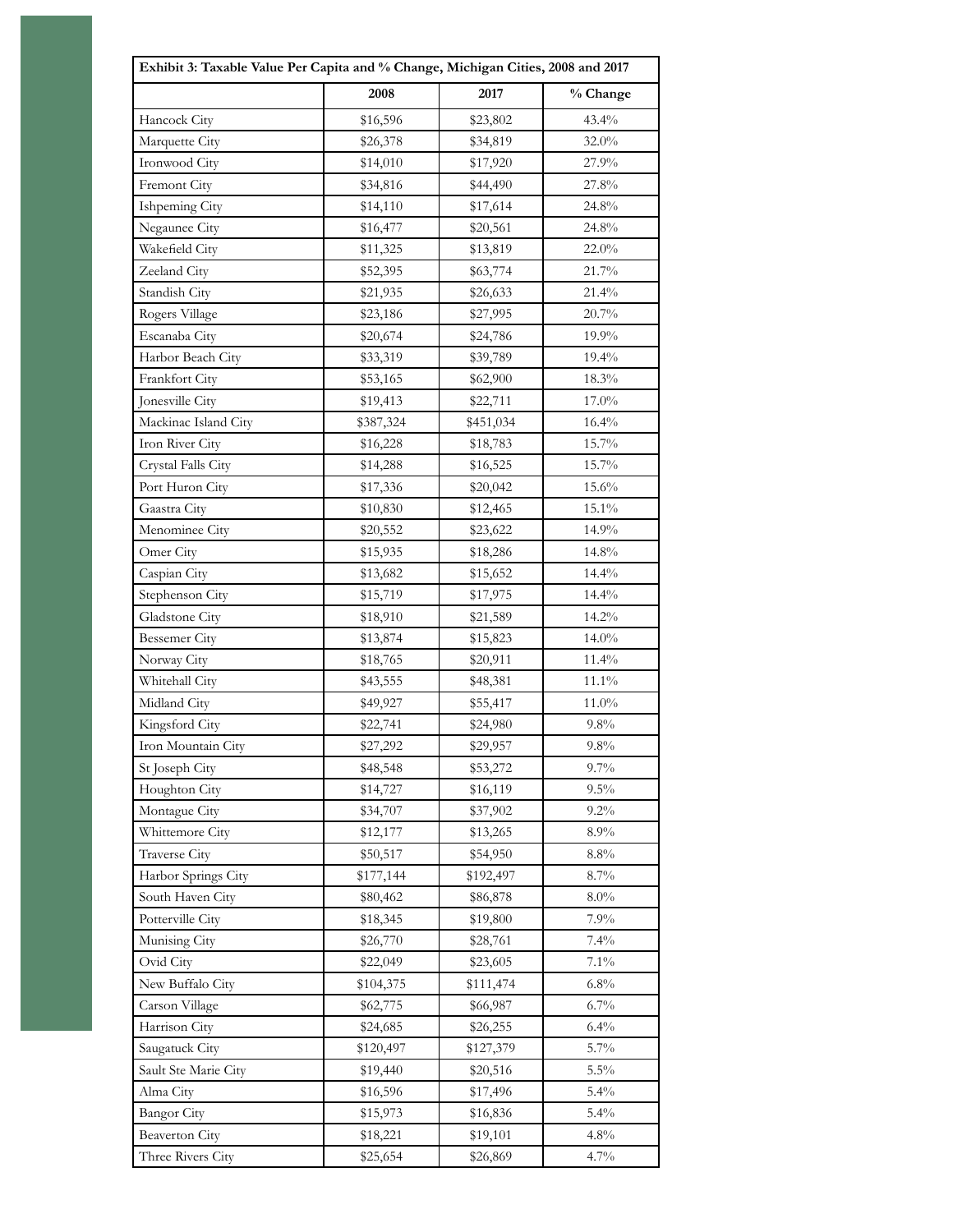| Exhibit 3: Taxable Value Per Capita and % Change, Michigan Cities, 2008 and 2017<br>(continued) |           |           |          |  |
|-------------------------------------------------------------------------------------------------|-----------|-----------|----------|--|
|                                                                                                 | 2008      | 2017      | % Change |  |
| Manistique City                                                                                 | \$20,385  | \$21,288  | 4.4%     |  |
| West Branch City                                                                                | \$30,796  | \$32,085  | 4.2%     |  |
| Charlevoix City                                                                                 | \$91,058  | \$94,858  | $4.2\%$  |  |
| Benton Harbor City                                                                              | \$12,350  | \$12,809  | 3.7%     |  |
| Coleman City                                                                                    | \$14,521  | \$15,015  | $3.4\%$  |  |
| Mt Pleasant City                                                                                | \$16,111  | \$16,649  | 3.3%     |  |
| St Ignace City                                                                                  | \$34,946  | \$36,068  | $3.2\%$  |  |
| Marlette City                                                                                   | \$20,247  | \$20,880  | $3.1\%$  |  |
| Zilwaukee City                                                                                  | \$26,630  | \$27,463  | $3.1\%$  |  |
| Ludington City                                                                                  | \$32,467  | \$33,424  | 2.9%     |  |
| East Grand Rapids City                                                                          | \$48,959  | \$50,332  | $2.8\%$  |  |
| Harrisville City                                                                                | \$33,370  | \$34,168  | $2.4\%$  |  |
| Ithaca City                                                                                     | \$21,373  | \$21,828  | $2.1\%$  |  |
| River Rouge City                                                                                | \$41,983  | \$42,804  | 2.0%     |  |
| Caseville City                                                                                  | \$46,192  | \$46,964  | $1.7\%$  |  |
| Pinconning City                                                                                 | \$21,889  | \$22,249  | 1.6%     |  |
| Buchanan City                                                                                   | \$19,438  | \$19,601  | $0.8\%$  |  |
| Lake Village                                                                                    | \$31,764  | \$32,025  | 0.8%     |  |
| Clare City                                                                                      | \$27,021  | \$27,214  | $0.7\%$  |  |
| Litchfield City                                                                                 | \$37,037  | \$37,098  | $0.2\%$  |  |
| Olivet City                                                                                     | \$9,386   | \$9,335   | $-0.5\%$ |  |
| Stanton City                                                                                    | \$16,664  | \$16,565  | $-0.6%$  |  |
| Highland Park City                                                                              | \$13,842  | \$13,747  | $-0.7\%$ |  |
| Reading City                                                                                    | \$12,916  | \$12,822  | $-0.7\%$ |  |
| Rose Village                                                                                    | \$20,816  | \$20,620  | $-0.9%$  |  |
| Coloma City                                                                                     | \$23,339  | \$23,118  | $-0.9%$  |  |
| Ferrysburg City                                                                                 | \$53,249  | \$52,636  | $-1.2\%$ |  |
| Pleasant Ridge City                                                                             | \$52,533  | \$51,902  | $-1.2\%$ |  |
| Hart City                                                                                       | \$25,950  | \$25,557  | $-1.5\%$ |  |
| Monroe City                                                                                     | \$45,844  | \$44,914  | $-2.0\%$ |  |
| St Louis City                                                                                   | \$6,940   | \$6,798   | $-2.0\%$ |  |
| Manistee City                                                                                   | \$32,371  | \$31,707  | $-2.1\%$ |  |
| Newaygo City                                                                                    | \$29,600  | \$28,919  | $-2.3\%$ |  |
| North Muskegon City                                                                             | \$37,733  | \$36,825  | $-2.4%$  |  |
| Hartford City                                                                                   | \$12,367  | \$12,044  | $-2.6%$  |  |
| Holland City                                                                                    | \$34,075  | \$33,130  | $-2.8%$  |  |
| Gobles City                                                                                     | \$16,002  | \$15,523  | $-3.0\%$ |  |
| Lake Angelus City                                                                               | \$236,946 | \$229,519 | $-3.1\%$ |  |
| Hastings City                                                                                   | \$26,077  | \$25,236  | $-3.2\%$ |  |
| Plymouth City                                                                                   | \$53,048  | \$51,267  | $-3.4%$  |  |
| Bridgman City                                                                                   | \$46,515  | \$44,681  | $-3.9\%$ |  |
| <b>Boyne Village</b>                                                                            | \$50,138  | \$48,074  | $-4.1\%$ |  |
| Ann Arbor City                                                                                  | \$42,921  | \$41,146  | $-4.1\%$ |  |
| Alpena City                                                                                     | \$24,778  | \$23,686  | $-4.4%$  |  |
| Wayland City                                                                                    | \$23,438  | \$22,369  | $-4.6%$  |  |
| Portland City                                                                                   | \$24,572  | \$23,436  | $-4.6%$  |  |
| Tawas Village                                                                                   | \$33,391  | \$31,846  | $-4.6%$  |  |
| Niles City                                                                                      | \$18,297  | \$17,389  | $-5.0\%$ |  |
| Cadillac City                                                                                   | \$24,498  | \$23,265  | $-5.0\%$ |  |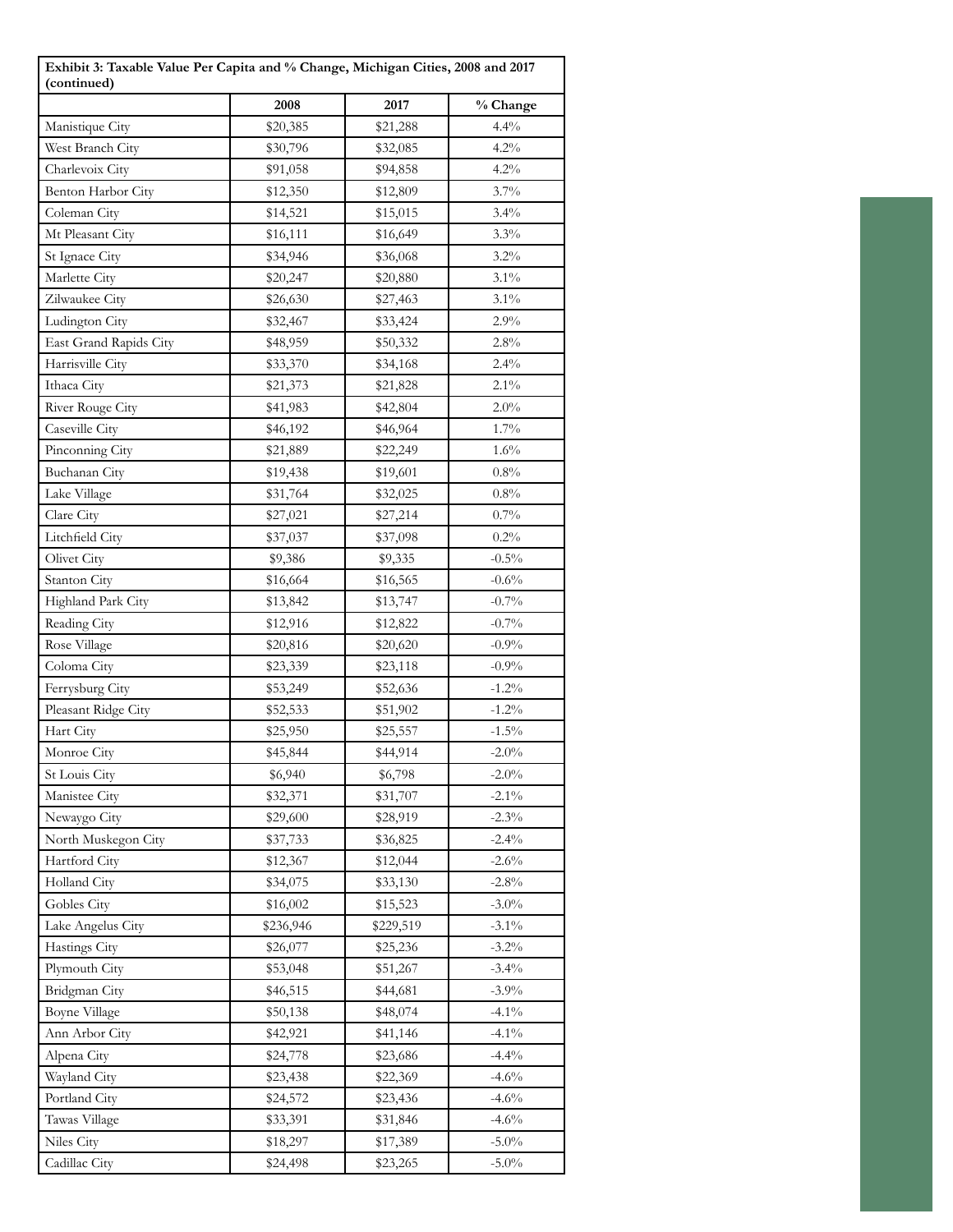|                                | 2008                 | 2017      | % Change  |
|--------------------------------|----------------------|-----------|-----------|
| Grosse Pointe Park City        | \$52,047             | \$49,402  | $-5.1\%$  |
| <b>Battle Creek City</b>       | \$28,329             | \$26,814  | $-5.3\%$  |
| Watervliet City                | \$17,602             | \$16,660  | $-5.4%$   |
| Corunna City                   | \$17,582             | \$16,575  | $-5.7\%$  |
| Hudson City                    | \$22,301             | \$20,996  | $-5.9\%$  |
| Frankenmuth City               | \$55,426             | \$52,070  | $-6.1\%$  |
| Montrose City                  | \$16,401             | \$15,390  | $-6.2\%$  |
| East Tawas City                | \$29,489             | \$27,652  | $-6.2\%$  |
| Huntington Woods City          | \$52,109             | \$48,796  | $-6.4%$   |
| Ionia City                     | \$10,058             | \$9,410   | $-6.4%$   |
| <b>Big Rapids City</b>         | \$16,052             | \$14,983  | $-6.7\%$  |
| Au Gres City                   | \$38,633             | \$36,059  | $-6.7\%$  |
| Grand Haven City               |                      | \$49,110  | $-6.9\%$  |
| Greenville City                | \$52,732<br>\$28,487 |           | $-7.1\%$  |
| East Lansing City              |                      | \$26,472  | $-7.1\%$  |
|                                | \$20,176             | \$18,743  | $-7.2%$   |
| Douglas City<br>Charlotte City | \$108,256            | \$100,485 | $-7.6%$   |
|                                | \$24,940             | \$23,055  |           |
| Mason City                     | \$27,538             | \$25,439  | $-7.6%$   |
| Grant City                     | \$19,281             | \$17,804  | $-7.7\%$  |
| Auburn City                    | \$25,610             | \$23,640  | $-7.7\%$  |
| Eaton Rapids City              | \$25,110             | \$23,161  | $-7.8%$   |
| Grand Ledge City               | \$28,140             | \$25,951  | $-7.8%$   |
| Dewitt City                    | \$32,565             | \$30,005  | $-7.9%$   |
| Onaway City                    | \$16,882             | \$15,508  | $-8.1\%$  |
| Croswell City                  | \$19,231             | \$17,621  | $-8.4\%$  |
| Fennville City                 | \$17,525             | \$16,027  | $-8.5\%$  |
| St Johns City                  | \$26,826             | \$24,531  | $-8.6\%$  |
| Galesburg City                 | \$14,518             | \$13,260  | $-8.7\%$  |
| <b>Bad Axe City</b>            | \$28,189             | \$25,696  | $-8.8\%$  |
| Marshall City                  | \$32,086             | \$29,124  | $-9.2\%$  |
| Walker City                    | \$44,749             | \$40,617  | $-9.2%$   |
| Morenci City                   | \$18,206             | \$16,520  | $-9.3%$   |
| Cheboygan City                 | \$23,602             | \$21,378  | $-9.4%$   |
| Sturgis City                   | \$24,567             | \$22,247  | $-9.4%$   |
| Royal Oak City                 | \$42,584             | \$38,437  | $-9.7\%$  |
| Cedar Springs City             | \$21,303             | \$19,218  | $-9.8\%$  |
| <b>Essexville City</b>         | \$24,311             | \$21,916  | $-9.9\%$  |
| Plainwell City                 | \$23,464             | \$21,113  | $-10.0\%$ |
| Coldwater City                 | \$30,683             | \$27,563  | $-10.2%$  |
| Northville City                | \$63,368             | \$56,915  | $-10.2\%$ |
| Allegan City                   | \$34,167             | \$30,613  | $-10.4\%$ |
| Grosse Pointe Farms City       | \$86,310             | \$77,160  | $-10.6\%$ |
| Imlay Village                  | \$31,908             | \$28,516  | $-10.6%$  |
| <b>Belding City</b>            | \$16,645             | \$14,860  | $-10.7\%$ |
| Norton Shores City             | \$38,558             | \$34,355  | $-10.9\%$ |
| Grandville City                | \$45,402             | \$40,381  | $-11.1\%$ |
| Durand City                    | \$21,459             | \$19,077  | $-11.1\%$ |
| Lapeer City                    | \$28,710             | \$25,506  | $-11.2\%$ |
| Rockford City                  | \$38,970             | \$34,503  | $-11.5\%$ |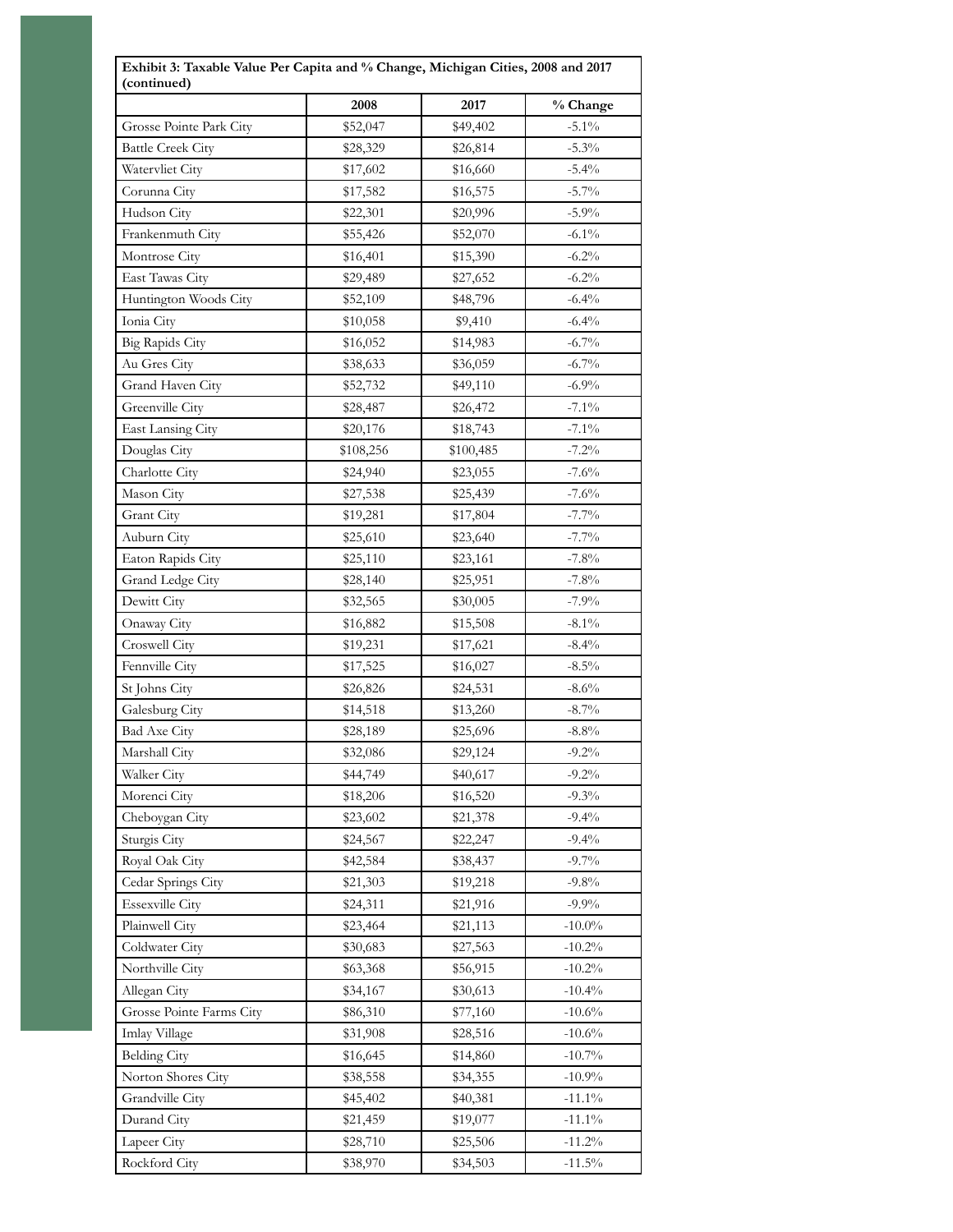| Exhibit 3: Taxable Value Per Capita and % Change, Michigan Cities, 2008 and 2017<br>(continued) |           |          |                    |  |
|-------------------------------------------------------------------------------------------------|-----------|----------|--------------------|--|
|                                                                                                 | 2008      | 2017     | % Change           |  |
| East Jordan City                                                                                | \$29,290  | \$25,809 | $-11.9%$           |  |
| Hudsonville City                                                                                | \$33,010  | \$28,973 | $-12.2%$           |  |
| Parchment City                                                                                  | \$27,171  | \$23,813 | $\textbf{-12.4}\%$ |  |
| <b>Berkley City</b>                                                                             | \$35,513  | \$31,025 | $-12.6%$           |  |
| Owosso City                                                                                     | \$18,451  | \$16,107 | $-12.7\%$          |  |
| Lowell City                                                                                     | \$29,839  | \$26,025 | $-12.8%$           |  |
| <b>Bronson</b> City                                                                             | \$17,226  | \$15,009 | $-12.9%$           |  |
| <b>Brighton City</b>                                                                            | \$59,276  | \$51,578 | $-13.0\%$          |  |
| Grand Rapids City                                                                               | \$25,585  | \$22,218 | $-13.2\%$          |  |
| Petoskey City                                                                                   | \$90,947  | \$78,902 | $-13.2\%$          |  |
| Laingsburg City                                                                                 | \$21,747  | \$18,846 | $-13.3\%$          |  |
| Marysville City                                                                                 | \$43,158  | \$37,374 | $-13.4\%$          |  |
| Gibraltar City                                                                                  | \$34,838  | \$30,139 | $-13.5\%$          |  |
| Springfield City                                                                                | \$17,196  | \$14,870 | $-13.5\%$          |  |
| Grosse Pointe City                                                                              | \$73,103  | \$62,992 | $-13.8\%$          |  |
| Tecumseh City                                                                                   | \$33,117  | \$28,473 | $-14.0\%$          |  |
| <b>Bay Village</b>                                                                              | \$18,393  | \$15,809 | $-14.0\%$          |  |
| Leslie City                                                                                     | \$22,380  | \$19,210 | $-14.2\%$          |  |
| Davison City                                                                                    | \$23,704  | \$20,329 | $-14.2\%$          |  |
| Clio City                                                                                       | \$18,802  | \$16,102 | $-14.4%$           |  |
| Birmingham City                                                                                 | \$105,366 | \$90,212 | $-14.4\%$          |  |
| Dowagiac City                                                                                   | \$17,436  | \$14,845 | $-14.9%$           |  |
| Gaylord City                                                                                    | \$54,173  | \$46,086 | $-14.9%$           |  |
| Grayling City                                                                                   | \$30,864  | \$26,212 | $-15.1\%$          |  |
| Saline City                                                                                     | \$51,930  | \$44,096 | $-15.1\%$          |  |
| Gladwin City                                                                                    | \$24,438  | \$20,704 | $-15.3\%$          |  |
| Melvindale City                                                                                 | \$21,996  | \$18,614 | $-15.4\%$          |  |
| Muskegon Heights City                                                                           | \$12,226  | \$10,312 | $-15.7\%$          |  |
| Kalamazoo City                                                                                  | \$23,225  | \$19,509 | $-16.0\%$          |  |
| Coopersville City                                                                               | \$27,946  | \$23,439 | $-16.1\%$          |  |
| Chelsea City                                                                                    | \$53,713  | \$44,571 | $-17.0\%$          |  |
| Hillsdale City                                                                                  | \$19,469  | \$16,154 | $-17.0\%$          |  |
| Kentwood City                                                                                   | \$43,225  | \$35,746 | $-17.3\%$          |  |
| Adrian City                                                                                     | \$21,297  | \$17,612 | $-17.3%$           |  |
| White Cloud City                                                                                | \$14,823  | \$12,234 | $-17.5\%$          |  |
| Reed Village                                                                                    | \$23,334  | \$19,257 | $-17.5\%$          |  |
| Roosevelt Park City                                                                             | \$32,823  | \$27,067 | $-17.5\%$          |  |
| Jackson City                                                                                    | \$22,451  | \$18,447 | $-17.8%$           |  |
| Williamston City                                                                                | \$31,767  | \$26,095 | $-17.9%$           |  |
| Scottville City                                                                                 | \$20,147  | \$16,550 | $-17.9%$           |  |
| <b>Ecorse City</b>                                                                              | \$28,301  | \$23,219 | $-18.0\%$          |  |
| Detroit City                                                                                    | \$13,261  | \$10,870 | $\textbf{-18.0}\%$ |  |
| Albion City                                                                                     | \$13,827  | \$11,329 | $-18.1\%$          |  |
| <b>Belleville City</b>                                                                          | \$25,682  | \$21,039 | $-18.1\%$          |  |
| Perry City                                                                                      | \$22,743  | \$18,626 | $-18.1\%$          |  |
| Vassar City                                                                                     | \$19,426  | \$15,898 | $-18.2\%$          |  |
| Mcbain City                                                                                     | \$38,471  | \$31,445 | $-18.3\%$          |  |
| Muskegon City                                                                                   | \$19,026  | \$15,458 | $\textbf{-18.8}\%$ |  |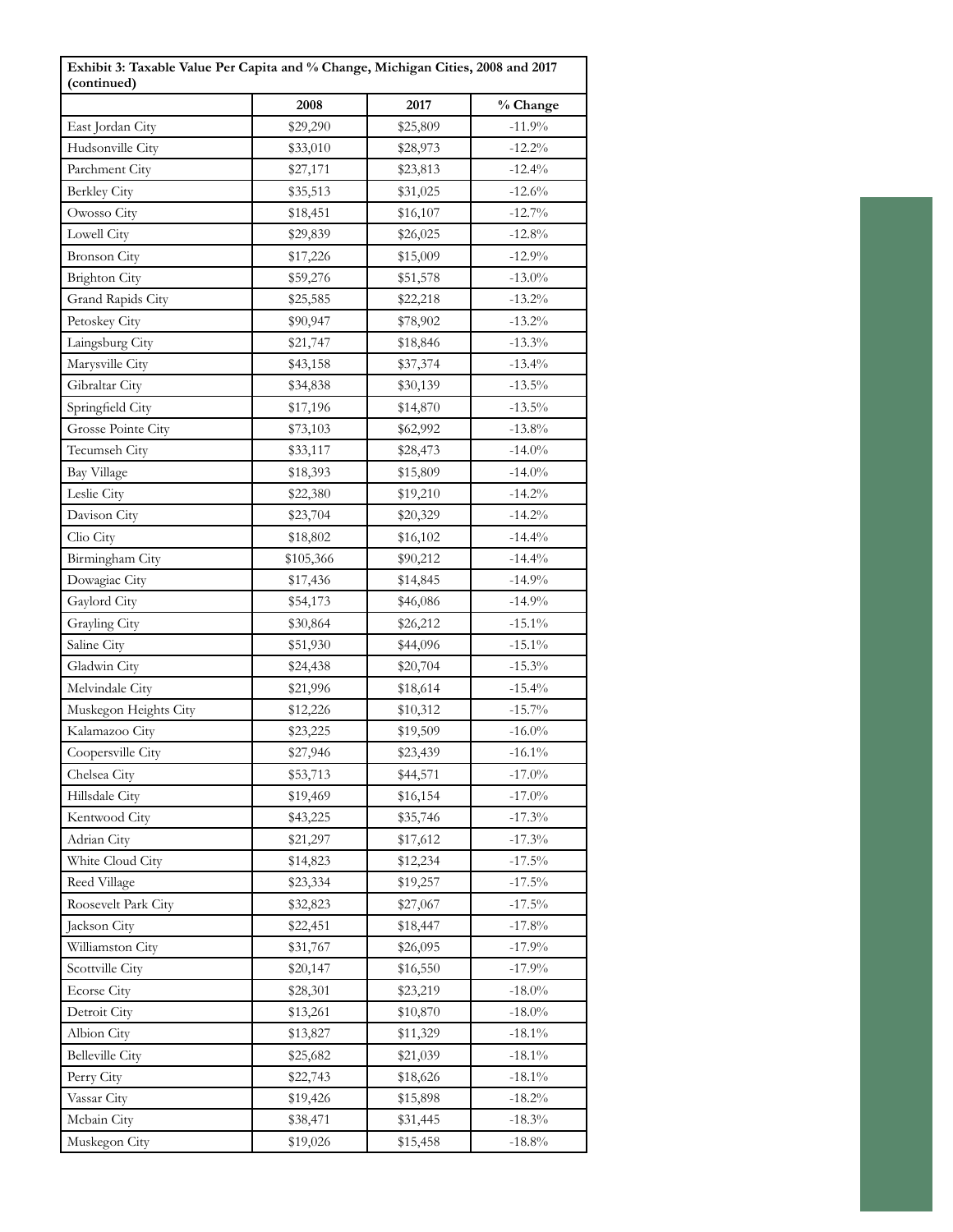|                           | 2008      | 2017      | % Change         |
|---------------------------|-----------|-----------|------------------|
| Woodhaven City            | \$47,736  | \$38,710  | $-18.9\%$        |
| Linden City               | \$30,108  | \$24,299  | $-19.3%$         |
| Sandusky City             | \$27,686  | \$22,324  | $-19.4%$         |
| Otsego City               | \$27,727  | \$22,351  | $-19.4%$         |
| Wyandotte City            |           |           | $-19.6%$         |
| Village Of Clarkston City | \$26,946  | \$21,670  |                  |
|                           | \$52,638  | \$42,244  | $-19.7\%$        |
| Trenton City              | \$43,477  | \$34,860  | $-19.8%$         |
| Brown Village             | \$18,849  | \$15,084  | $-20.0\%$        |
| Memphis City              | \$24,012  | \$19,214  | $-20.0\%$        |
| Rochester City            | \$62,668  | \$50,056  | $-20.1\%$        |
| Bloomfield Hills City     | \$231,137 | \$184,093 | $-20.4%$         |
| Riverview City            | \$30,593  | \$24,291  | $-20.6%$         |
| Petersburg City           | \$20,720  | \$16,427  | $-20.7%$         |
| Livonia City              | \$51,469  | \$40,744  | $-20.8%$         |
| Rochester Hills City      | \$53,061  | \$41,974  | $-20.9%$         |
| Lansing City              | \$21,605  | \$17,026  | $-21.2%$         |
| Yale City                 | \$20,010  | \$15,720  | $\text{-}21.4\%$ |
| Novi City                 | \$66,593  | \$51,863  | $-22.1\%$        |
| Flat Rock City            | \$39,724  | \$30,872  | $-22.3%$         |
| Wyoming City              | \$31,710  | \$24,603  | $-22.4%$         |
| Orchard Lake Village City | \$178,703 | \$138,561 | $-22.5\%$        |
| Grand Blanc City          | \$33,226  | \$25,744  | $-22.5%$         |
| St Clair City             | \$43,752  | \$33,772  | $-22.8%$         |
| Rockwood City             | \$28,933  | \$22,298  | $-22.9%$         |
| Clawson City              | \$34,122  | \$26,239  | $-23.1\%$        |
| Dearborn City             | \$44,296  | \$33,982  | $-23.3%$         |
| Hamtramck City            | \$11,203  | \$8,583   | $-23.4%$         |
| Sterling Heights City     | \$39,277  | \$30,086  | $-23.4%$         |
| Ferndale City             | \$32,128  | \$24,549  | $-23.6%$         |
| <b>Howell City</b>        | \$40,558  | \$30,947  | $-23.7%$         |
| Allen Park City           | \$36,443  | \$27,783  | $-23.8%$         |
| Grosse Pointe Woods City  | \$51,954  | \$39,548  | $-23.9%$         |
| Fenton City               | \$39,728  | \$30,205  | $-24.0%$         |
| Troy City                 | \$68,781  | \$52,266  | $-24.0%$         |
| Dexter City               | \$65,770  | \$49,650  | $-24.5%$         |
| Southgate City            | \$29,682  | \$22,323  | $-24.8%$         |
| Saginaw City              | \$13,532  | \$10,152  | $-25.0\%$        |
| Algonac City              | \$30,091  | \$22,505  | $-25.2%$         |
| Taylor City               | \$28,490  | \$21,165  | $-25.7%$         |
| <b>Inkster City</b>       | \$14,160  | \$10,511  | $-25.8%$         |
| Mt Clemens City           |           |           | $-25.9%$         |
|                           | \$26,809  | \$19,854  |                  |
| Flushing City             | \$28,610  | \$21,125  | $-26.2%$         |
| South Lyon City           | \$36,276  | \$26,782  | $-26.2%$         |
| Richmond City             | \$36,007  | \$26,436  | $-26.6%$         |
| Manton City               | \$14,810  | \$10,866  | $-26.6%$         |
| Caro City                 | \$32,077  | \$23,299  | $-27.4%$         |
| Marine Village            | \$30,130  | \$21,872  | $-27.4%$         |
| Fraser City               | \$40,702  | \$29,528  | $-27.5%$         |
| Utica City                | \$47,891  | \$34,557  | $-27.8%$         |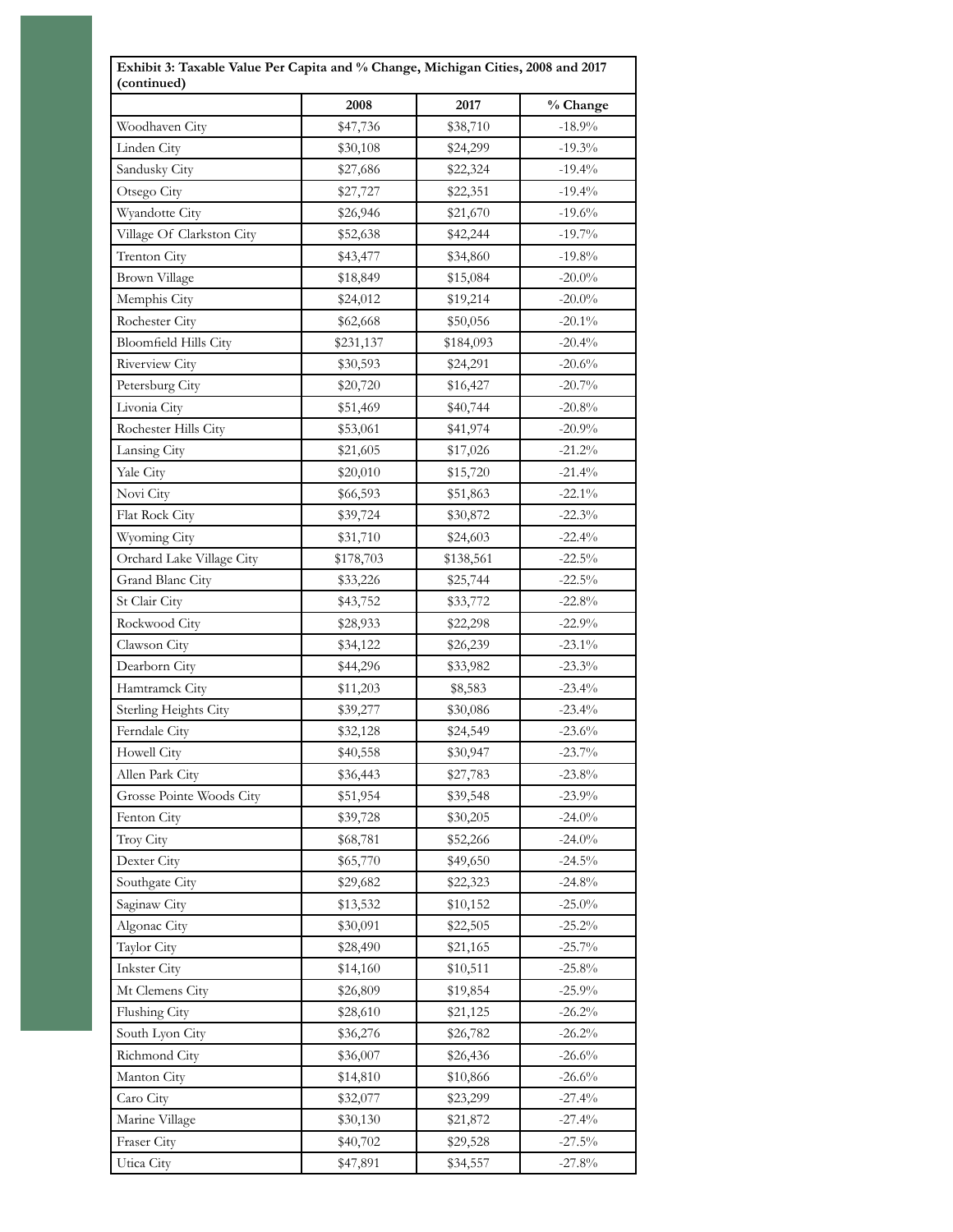|                                         | 2008      | 2017                 | % Change  |  |
|-----------------------------------------|-----------|----------------------|-----------|--|
| <b>Burton City</b>                      | \$25,837  | \$18,636             | $-27.9%$  |  |
| Dearborn Heights City                   | \$28,297  | \$20,391             | $-27.9%$  |  |
| New Baltimore City                      | \$38,670  | \$27,852             | $-28.0\%$ |  |
| Evart City                              | \$28,357  | \$20,410             | $-28.0\%$ |  |
| Farmington City                         | \$40,507  | \$28,967             | $-28.5\%$ |  |
| Sylvan Lake City                        | \$61,350  | \$43,819             | $-28.6%$  |  |
| Wixom City                              | \$65,309  | \$46,424             | $-28.9%$  |  |
| Westland City                           | \$27,306  | \$19,334             | $-29.2%$  |  |
| Warren City                             | \$34,681  | \$24,185             | $-30.3%$  |  |
| Swartz Creek City                       | \$37,745  |                      | $-30.4%$  |  |
| Garden Village                          | \$25,844  | \$26,282<br>\$17,981 | $-30.4\%$ |  |
| Lincoln Park City                       | \$20,568  | \$14,296             | $-30.5\%$ |  |
| Ypsilanti City                          | \$20,204  | \$13,899             | $-31.2%$  |  |
| Romulus City                            | \$54,293  | \$37,221             | $-31.4%$  |  |
| St Clair Shores City                    | \$33,045  | \$22,621             | $-31.5\%$ |  |
| Farmington Hills City                   | \$55,096  | \$37,644             | $-31.7%$  |  |
| Walled Lake City                        | \$36,842  | \$24,806             | $-32.7\%$ |  |
| Keego Harbor City                       | \$39,621  | \$26,312             | $-33.6%$  |  |
| Auburn Hills City                       | \$108,310 | \$69,686             | $-35.7\%$ |  |
| Mt Morris City                          | \$14,456  | \$9,263              | $-35.9%$  |  |
| Southfield City                         | \$51,529  | \$32,722             | $-36.5%$  |  |
| Madison Heights City                    | \$40,368  | \$25,490             | $-36.9%$  |  |
| Village Of Grosse Pointe Shores<br>City | \$139,426 | \$87,969             | $-36.9%$  |  |
| Roseville City                          | \$28,494  | \$17,810             | $-37.5%$  |  |
| Center Line City                        | \$29,865  | \$18,584             | $-37.8%$  |  |
| Lathrup Village City                    | \$46,626  | \$28,619             | $-38.6%$  |  |
| Portage City                            | \$67,344  | \$40,829             | $-39.4%$  |  |
| Wayne City                              | \$33,786  | \$20,165             | $-40.3%$  |  |
| Oak Park City                           | \$24,432  | \$14,580             | $-40.3%$  |  |
| Milan City                              | \$42,672  | \$25,449             | $-40.4%$  |  |
| Eastpointe City                         | \$23,860  | \$12,898             | $-45.9%$  |  |
| Harper Woods City                       | \$29,613  | \$15,796             | $-46.7\%$ |  |
| Flint City                              | \$15,260  | \$7,751              | $-49.2%$  |  |
| Hazel Park City                         | \$20,515  | \$10,109             | $-50.7\%$ |  |
| Luna Pier City                          | \$70,285  | \$34,151             | $-51.4%$  |  |
| Pontiac City                            | \$24,196  | \$11,239             | $-53.6%$  |  |
| Total (Unweighted)                      | \$36,699  | \$32,694             | $-10.9%$  |  |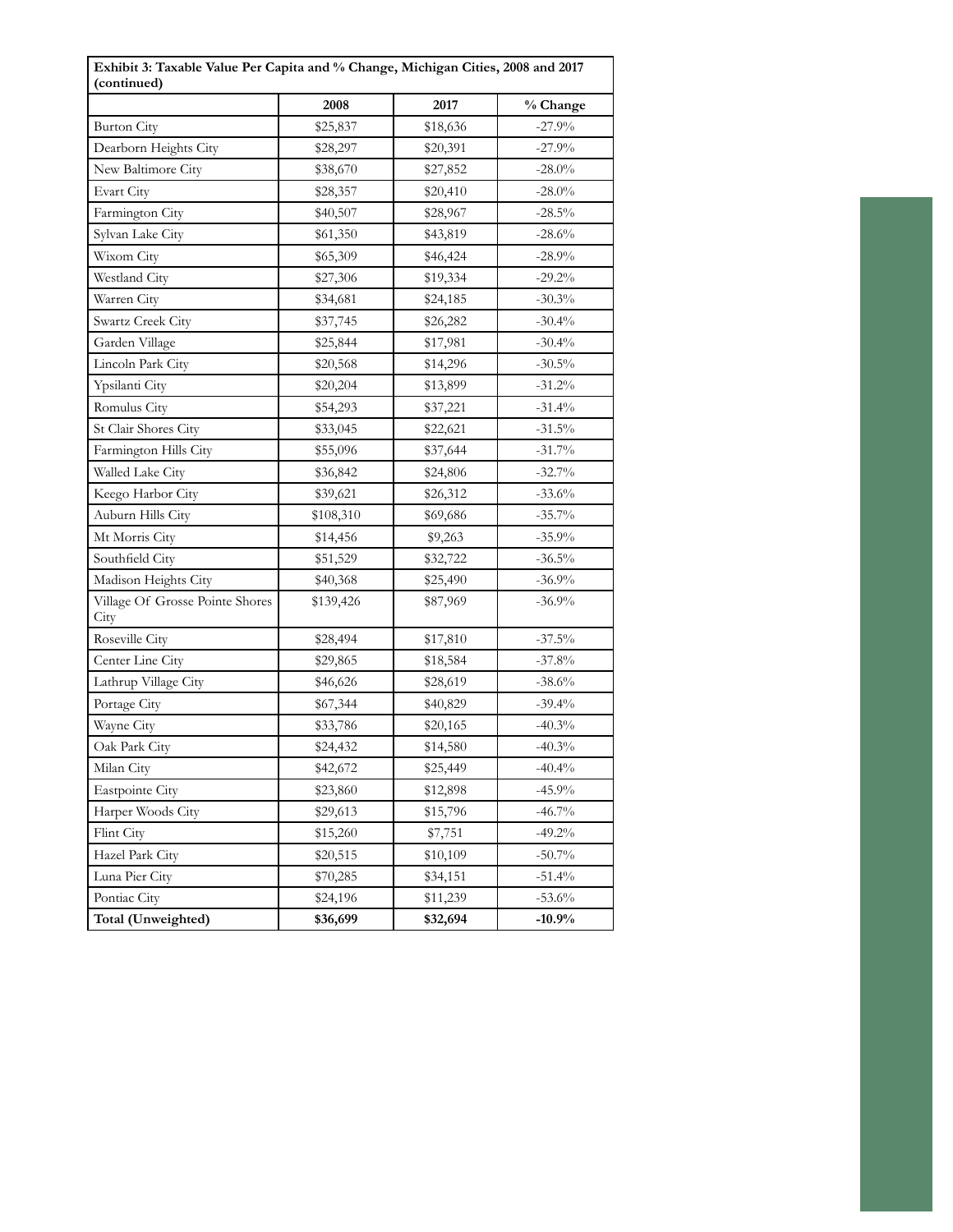| Exhibit 4: TV Change by Poulation Size, Michigan Cities, 2008-2017 |        |                                    |                        |                         |
|--------------------------------------------------------------------|--------|------------------------------------|------------------------|-------------------------|
| <b>Population Group</b>                                            | Number | % Change (unweight-<br>ed average) | <b>Number Declines</b> | <b>Number Increases</b> |
| $50,000+$                                                          | 24     | $-24.1\%$                          | 24                     | $\left( \right)$        |
| 20,000-49,999                                                      | 31     | $-19.5%$                           | 28                     | 3                       |
| 10,000-19,999                                                      | 36     | $-15.1\%$                          | 32                     | $\overline{4}$          |
| 5,000-9,999                                                        | 54     | $-9.3\%$                           | 42                     | 12                      |
| $5,000$ or less                                                    | 135    | $-5.0\%$                           | 88                     | 47                      |
| Total                                                              | 280    | $-10.9\%$                          | 214                    | -66                     |